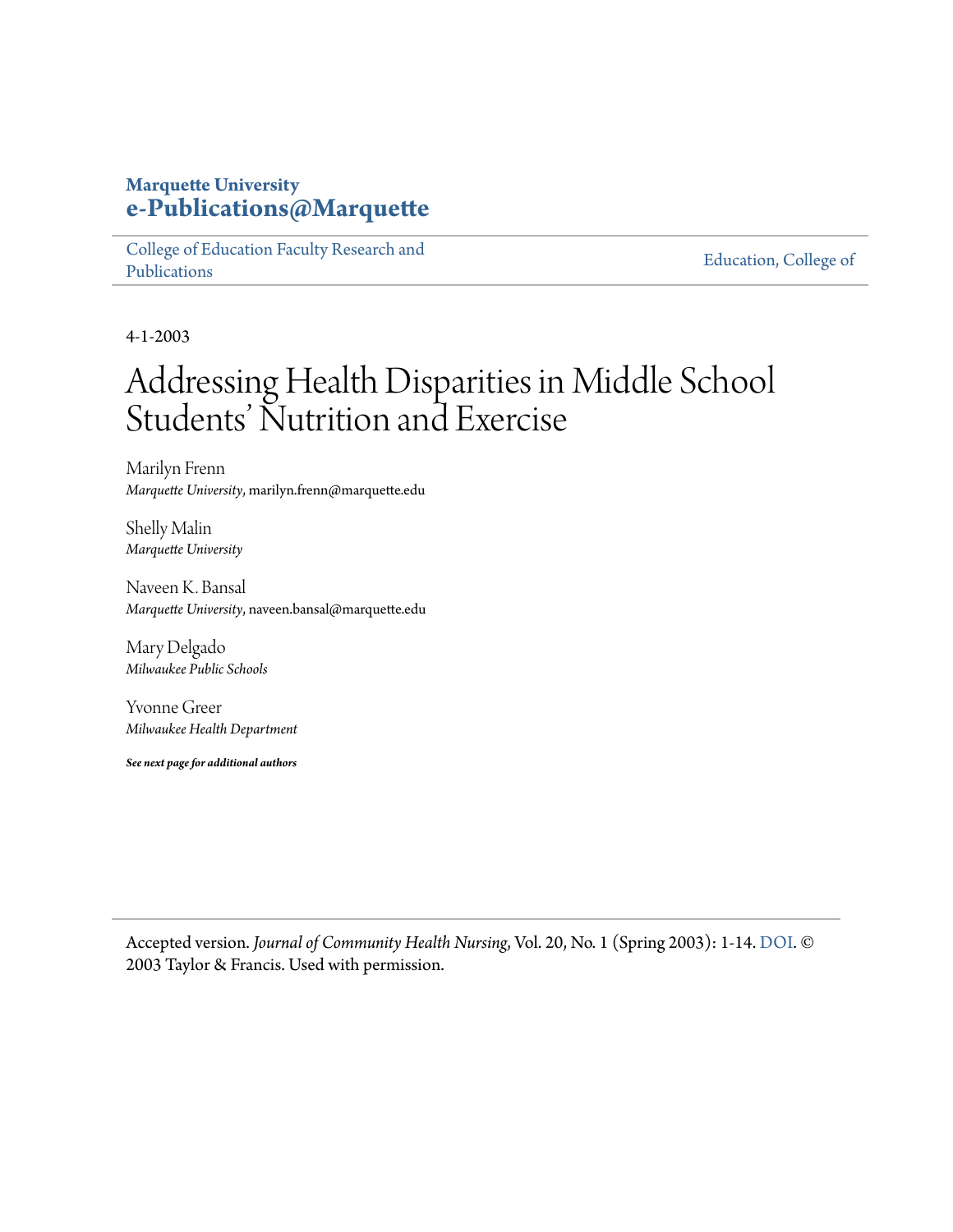#### **Authors**

Marilyn Frenn, Shelly Malin, Naveen K. Bansal, Mary Delgado, Yvonne Greer, Michael Havice, Mary Ho, and Heidi Schweizer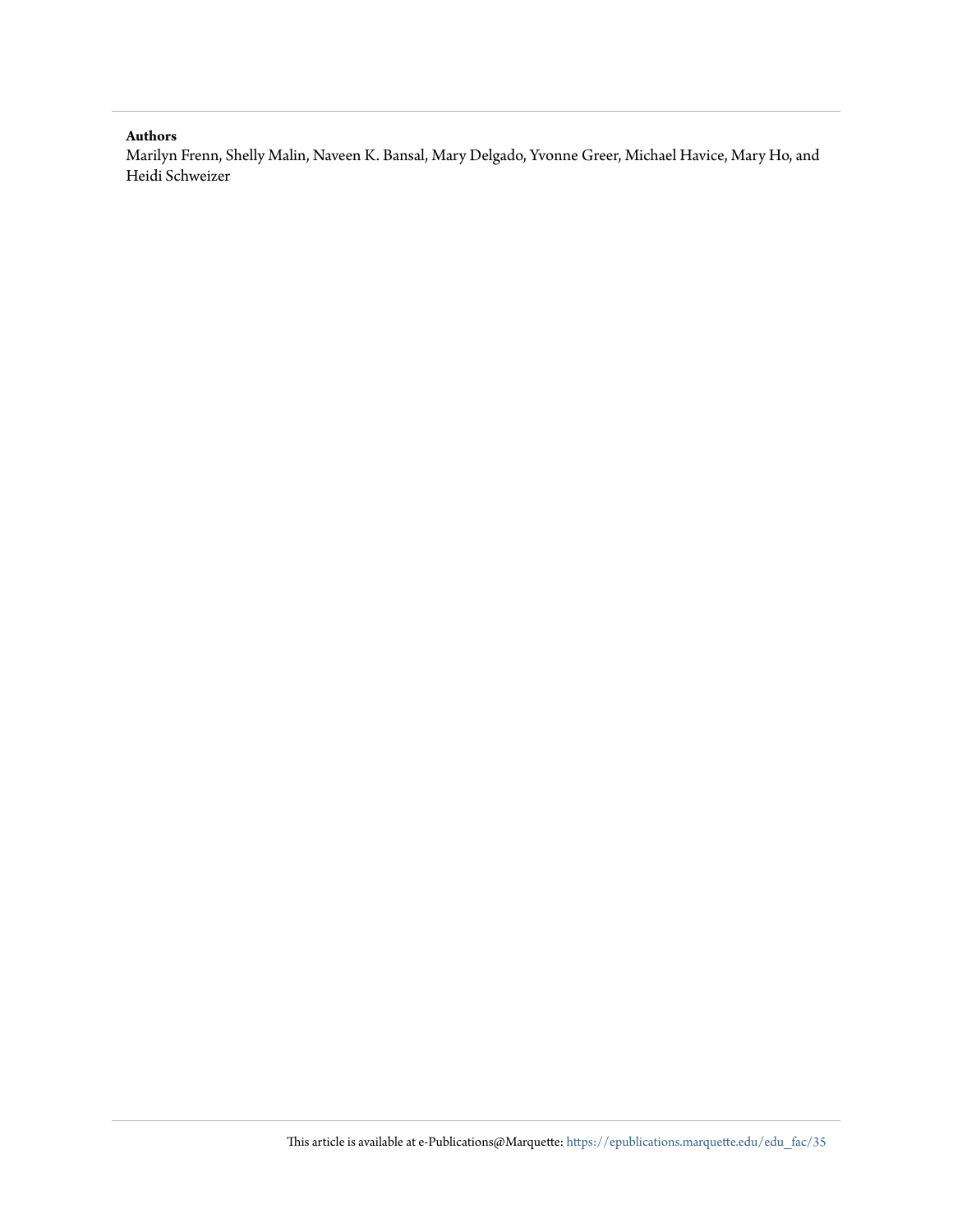# Addressing Health Disparities in Middle School Students' Nutrition and Exercise

## Marilyn Frenn

*College of Nursing, Marquette University Milwaukee, WI*

# Shelly Malin

*College of Nursing, Marquette University Milwaukee, WI*

#### Naveen Bansal

*Department of Mathematics, Marquette University Milwaukee, WI*

## Mary Delgado

*Milwaukee Public Schools Milwaukee, WI*

#### Yvonne Greer

*Milwaukee Health Department Milwaukee, WI*

#### Michael Havice

*College of Communication, Marquette University Milwaukee, WI*

#### Mary Ho

*Asthma/Allergy Center, Medical College of Wisconsin Milwaukee, WI*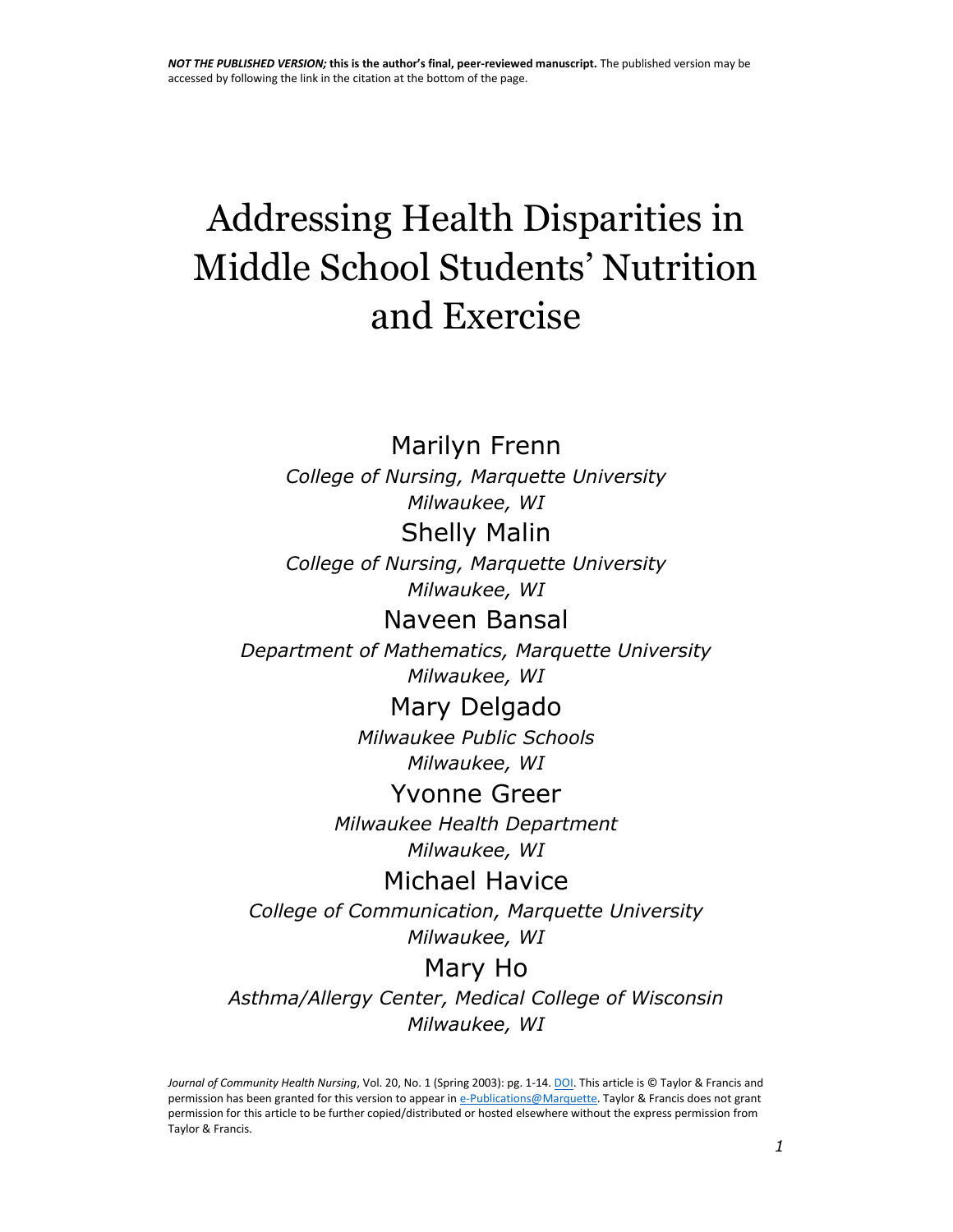## Heidi Schweizer *School of Education, Marquette University Milwaukee, WI*

Those with low income, especially women of African American and Hispanic heritage have the greatest risk of inactivity and obesity. A 4-session (Internet and video) intervention with healthy snack and gym labs was tested in 2 (gym lab in 1) urban low–middle-income middle schools to improve low fat diet and moderate and vigorous physical activity.1 The gym lab was particularly beneficial ( $p = .002$ ). Fat in diet decreased with each Internet session in which students participated. Percentage of fat in food was reduced significantly  $p = .018$  for Black, White, and Black/Native American girls in the intervention group. Interventions delivered through Internet and video may enable reduction of health disparities in students by encouraging those most at risk to consume 30% or less calories from fat and to engage in moderate and vigorous physical activity.

One in five adolescents (21%) in the United States is overweight (National Center for Health Statistics, 1999). Patterns established during middle school years are important in the development of adult health-related habits (Leger & Nutbeam, 2000). Given that poor diet, obesity, and inactivity result in more than 300,000 preventable deaths per year and that chronic disease accounts for 60% of medical care expenditures in the United States (National Center for Disease Prevention & Health Promotion, 2001a), high priority must be given to developing effective interventions. Nearly half of American youths aged 12 to 21 years, lack vigorous activity on a regular basis. Inactivity is more common among women (14%) than men (7%) and among Black women (21%) than White women (12%). Participation in all types of physical activity declines strikingly as age or grade in school increases (National Center for Chronic Disease Prevention & Health Promotion, 2001b). Extensive reviews (Contento et al., 1995; Kennedy, 1998; Meininger, 1997) of research on the effectiveness of nutrition education revealed many studies in which nutrition knowledge and attitudes of children were improved. School-based interventions were more effective than interventions conducted outside the school setting (Contento et al., 1995).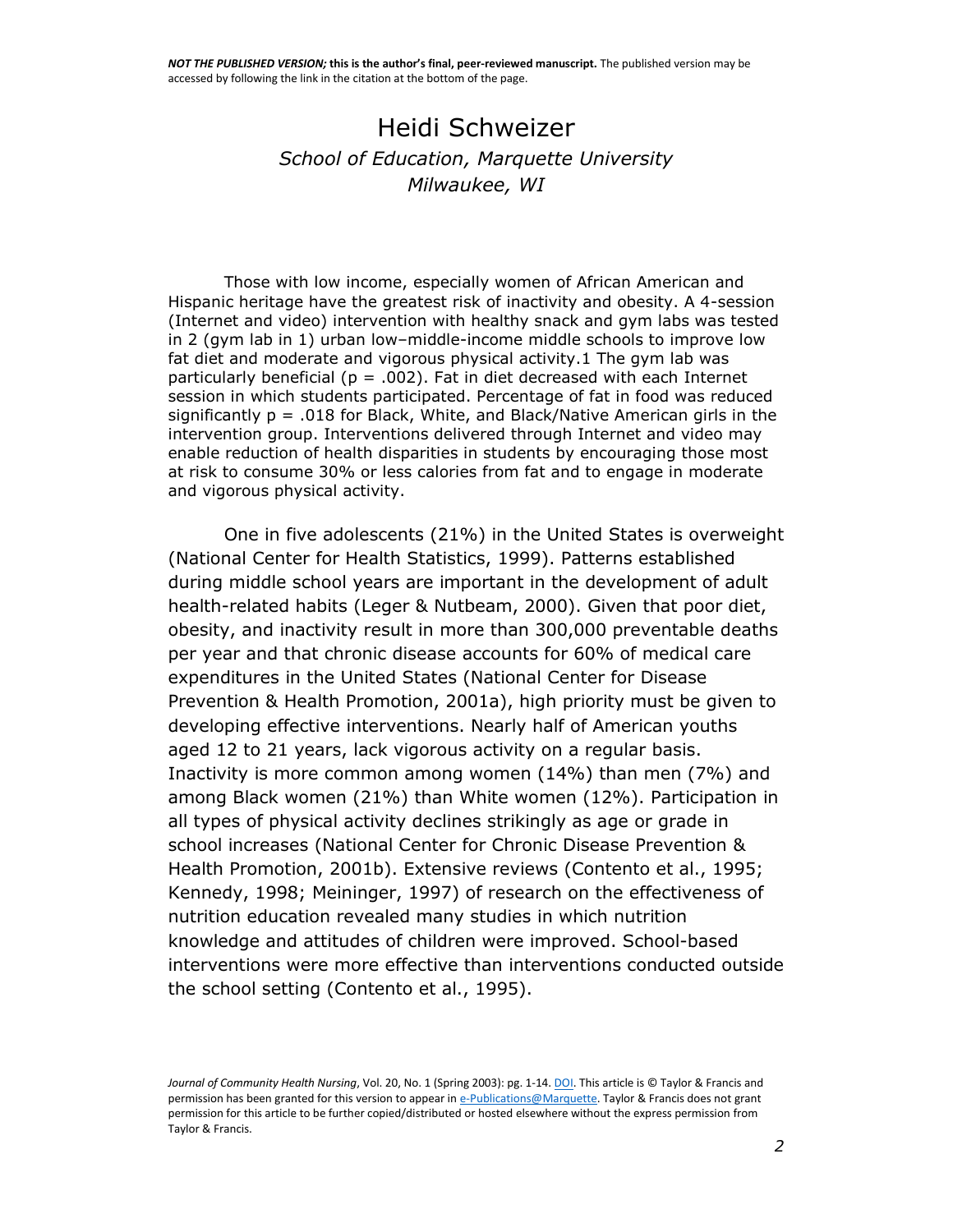Harrell, McMurray, Gansky, Bandiwala, and Bradley (1999) demonstrated population-based approaches in schools are more effective than intervening with those at most risk for cardiovascular disease. Dietz and Gortmaker (2001) identified the great impact of school-based approaches, but noted that study findings often are not implemented.

## **Conceptual Framework for the Intervention**

The intervention in this study incorporated concepts from the Transtheoretical (TM; Prochaska et al., 1994) and Health Promotion (HP; Pender, 1996) models, and was tailored to participants' stage of change. Conceptual development and prior work with these models have been described (Bowen, Meischke, & Tomoyasu, 1994; Brug, Hospers, & Kok, 1997; Cardinal, 1997; Cardinal, Engels, & Zhu, 1997; Frenn & Malin, 1998, in press; Frenn, Malin, & Bansal, in press; Frenn & Porter, 1999; Garcia et al., 1995; Greene et al., 1999; Lamb & Joshi, 1996; Marcus, Eaton, Rossi, & Harlow, 1994; Marcus & Simkin, 1994; Nigg & Courneya, 1998; Rossi, Greene, et al., 1994; Potvin, Gauvin, & Nyuyen, 1997; Robbins et al., 2001; Steptoe, Wijetunge, Doherty, & Wardle, 1996). Briefly, stages of change in the TM (Prochaska et al., 1994) include the following: Precontemplation(PC) people may "wish" to change, but have no plans to do so in the next six months; Contemplation (C)—people seriously considering change within six months, but have no specific plans; Preparation (P)—people who state the intention to change within one month and/or have a prior unsuccessful attempt within last year; Action (A)—people actively engaging in the new behavior, experiences, or environment for one day to six months; Maintenance (M)—people sustaining the change six months or more.

Internet and video sessions for students in PC and C stages of change focused on raising awareness of current eating and exercise, identifying pros(or benefits) of both low fat diet and exercise, and overcoming cons (or barriers) to consuming low fat diets and participating in exercise. Those in P, A, and M stages of change were prepared as "peer models" and led the healthy snack and exercise labs with the assistance of senior nursing students and faculty. Online

*Journal of Community Health Nursing*, Vol. 20, No. 1 (Spring 2003): pg. 1-14[. DOI.](http://dx.doi.org/10.1207/S15327655JCHN2001_01) This article is © Taylor & Francis and permission has been granted for this version to appear i[n e-Publications@Marquette.](http://epublications.marquette.edu/) Taylor & Francis does not grant permission for this article to be further copied/distributed or hosted elsewhere without the express permission from Taylor & Francis.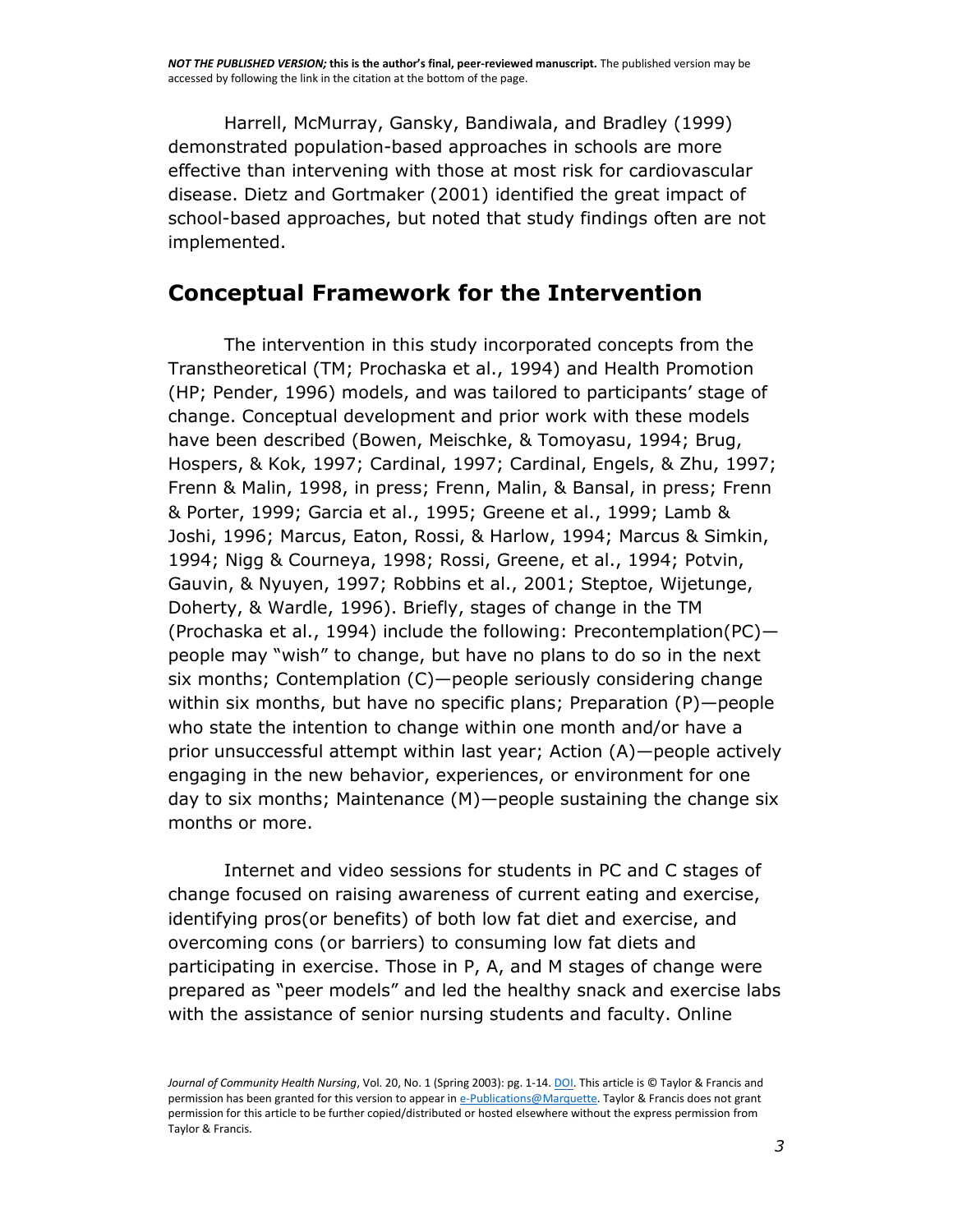feedback was given to all students in the intervention for each Internet session.

# **This Study**

A four-session (Internet and video) intervention with healthy snack and gym labs (gym lab in one school only) was tested in two urban low–middle income middle schools during the 2000–2001 academic year. The purpose was to examine improvement related to Healthy People 2010 Objectives (U.S. Department of Health & Human Services, 2000) for low fat diet, moderate and vigorous physical activity. The research questions examined in this study were:

- 1. Immediately after the intervention, when compared with students in the usual school curriculum, will students who receive the intervention have (a) a significantly greater decrease in dietary fat intake (within a range of 20%–30% of total calories); and (b) greater duration of weekly moderate and vigorous physical activity (PA)?
- 2. Were there differences in response to the intervention for race, sex, income level, or school attended?
- 3. Did response to the intervention differ based on number of sessions or use of gym lab?

## **Method**

## *Design*

A quasi-experimental design was used with assignment to group by classroom. The intervention also took place in the classroom computer lab.

## *Sample*

Following review and approval by the University's Institutional Review Board, the study sample was recruited from two urban schools in the Midwest. Entire classrooms of students were recruited to

*Journal of Community Health Nursing*, Vol. 20, No. 1 (Spring 2003): pg. 1-14[. DOI.](http://dx.doi.org/10.1207/S15327655JCHN2001_01) This article is © Taylor & Francis and permission has been granted for this version to appear i[n e-Publications@Marquette.](http://epublications.marquette.edu/) Taylor & Francis does not grant permission for this article to be further copied/distributed or hosted elsewhere without the express permission from Taylor & Francis.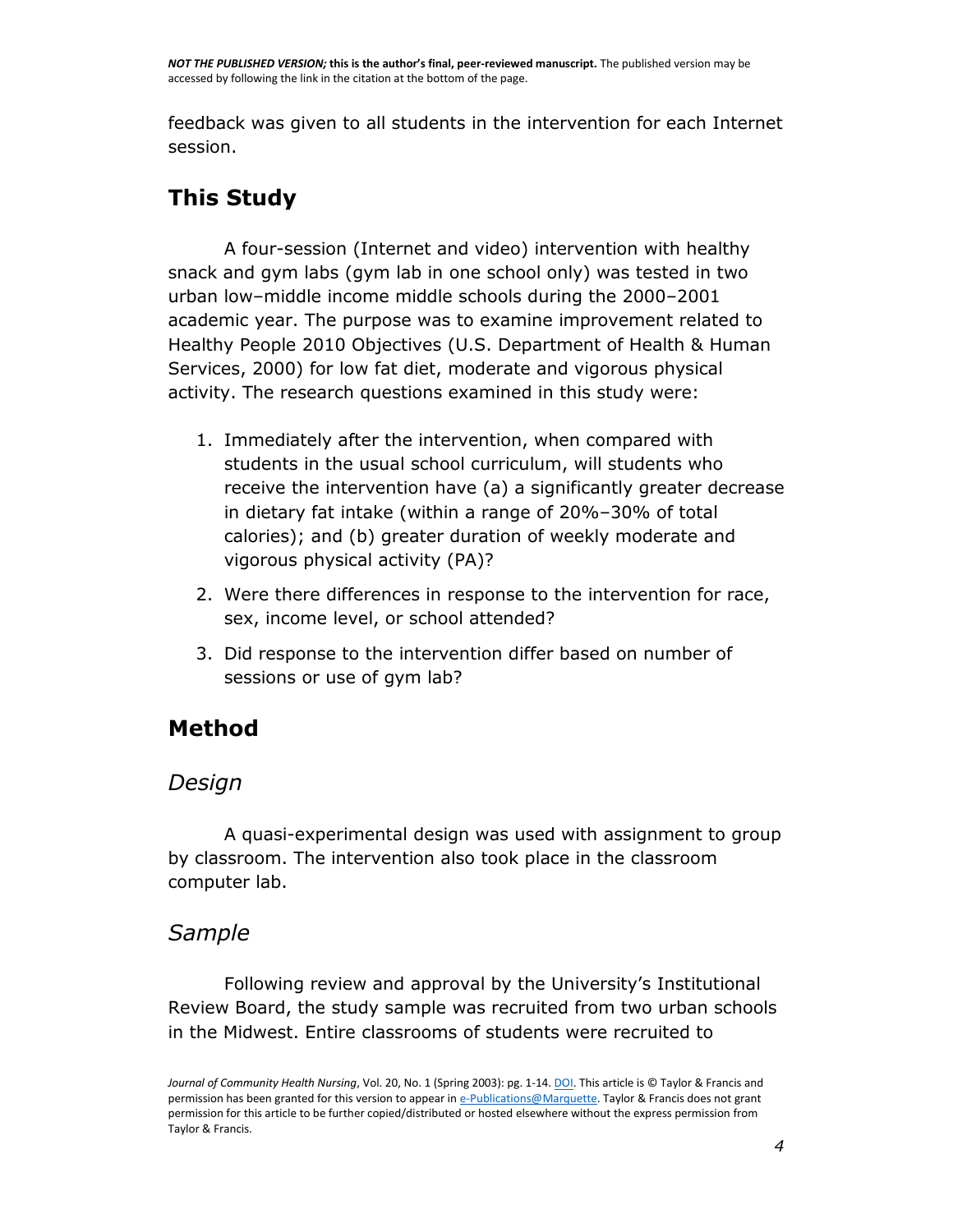intervention or control groups based on classroom assignment to prevent diffusion of the intervention to the control group. The sample included 341 students. Because students had missing data for some instruments, listwise deletion to include all variables in analyses resulted in a sample of 67 for the intervention group and 63 for the control. Those included in all analyses were 58 African American, 47 White, 4 Hispanic, 9 Asian, and 4 Native American. Participants ranged in age from 12 to15, 90 in seventh grade, 33 in eighth grade, 56 were boys, 68 girls. Forty-one were eligible for free lunch, 15 reduced fee, and 68 had no reduction in fee.

#### *Measures*

The measures used, number of items, and Chronbach's alpha in this study sample are shown in Table 1. Independent variables for both low fat and physical activity included: stage of change, decisional balance, and access. Dependent variables included: the Food Habits Questionnaire and the Child and Adolescent Activity Log (CAAL).

*Independent variables.* Staging questions used by Prochaska's team (Greene et al., 1999) were used with the addition of anchors, such as "at the beginning of the school year," to help students think about how much fat they were eating and how much physical activity they were engaging in six months ago. Participants describing themselves in the action or maintenance stages of change were restaged to precontemplation if their fat intake exceeded 30% according to the algorithm used by Rossi, Rossi, et al. (1994) or if their physical activity was less than 90 minutes for three days. In this study stages for low fat were coded: Precontemplation  $= 1$ ; Contemplation = 2; Preparation = 3; Action = 4; Maintenance = 5; such that a higher score indicated improvement in willingness to change to a diet composed of 30% or less calories from fat. Stages for exercise were the opposite, such that a lower score indicated maintenance of physical activity for more than six months.

Decisional balance is conceptualized in the TM (Prochaska et al., 1994) as the relative importance of pros and cons for making a behavior change (this relationship is conceptualized as benefits– barriers ratio in the HP model). Pros and cons are reported separately,

*Journal of Community Health Nursing*, Vol. 20, No. 1 (Spring 2003): pg. 1-14[. DOI.](http://dx.doi.org/10.1207/S15327655JCHN2001_01) This article is © Taylor & Francis and permission has been granted for this version to appear i[n e-Publications@Marquette.](http://epublications.marquette.edu/) Taylor & Francis does not grant permission for this article to be further copied/distributed or hosted elsewhere without the express permission from Taylor & Francis.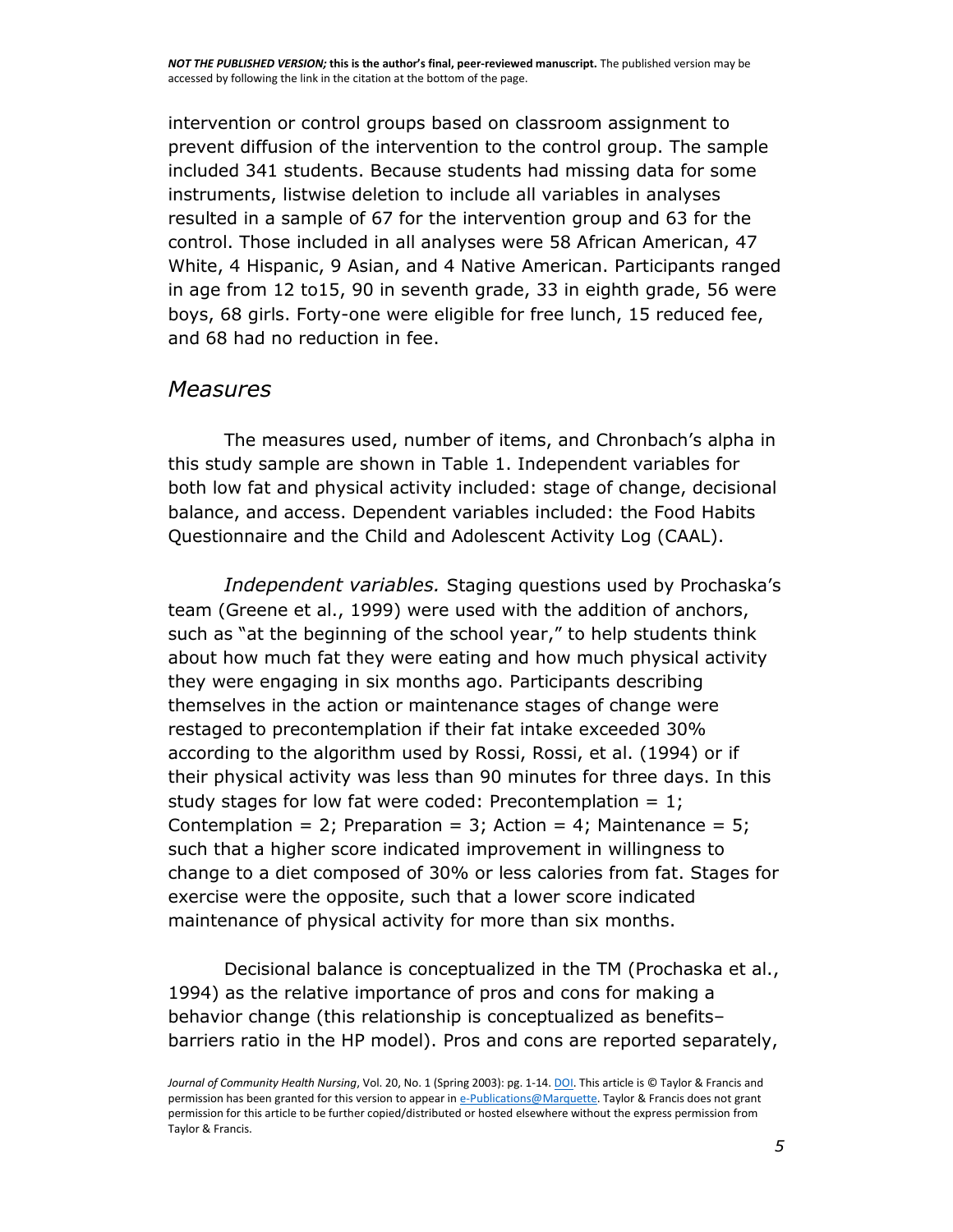higher scores indicate higher pros or higher cons. The problems in using test–retest with psychological measures in that participants' responses may change have long been acknowledged (Burns & Grove, 1987). However, two week test–retest reliability was previously examined with 34 low income, culturally diverse middle school students: pros low fat  $R = 0.575$ ,  $p = .003$ ; cons low fat  $R = 0.615$ ,  $p = 0.615$ = .000; pros exercise *R* = 0.318, *p* = .113; and cons exercise *R* = 0.423,  $p = .025$ .

Access to low-fat foods is a HP model construct examining availability of low-fat foods such as skim or 1% milk, fruits and vegetables, foods that are baked or broiled rather than fried (Frenn & Malin, in press). Access to exercise programs and facilities is a HP Model construct examining availability of such things as parks, playgrounds, recreational programs, and health clubs, such as the Boys and Girls club and YMCA (Frenn & Malin, in press; Garcia et al., 1995). A higher score on each instrument indicated greater access. Test–retest in a previous sample with 34 culturally diverse middle school students was: access to low fat foods *R* =.555, *p* = .000; access to exercise facilities and programs *R* = .407, *p* =.002. In order not to ask more than one class period of participants for administration of instruments, the access instruments were only included on post-test because less time was required to complete the other instruments the second time and these surveys could be included.

*Dependent variables.* The Food Habits Questionnaire was used as discussed by Greene et al. (1999). This instrument includes a 21 item series of questions about consumption of high and low fat foods with a five-option response format. Low fat items were reverse scored and an algorithm used to calculate percentage off at, such that the resulting total score indicated percentage of fat in diet during the last month. This instrument was found to have the same distributions of stage of change to low fat diet when tested with Block's Food Frequency Questionnaire modified to increase sensitivity to high fat foods (Greene et al., 1999).

The CAAL was used to collect the physical activity data. Participants were asked to check activities they had done the previous day for each of 7 days and circle the amount of time spent on each.

*Journal of Community Health Nursing*, Vol. 20, No. 1 (Spring 2003): pg. 1-14[. DOI.](http://dx.doi.org/10.1207/S15327655JCHN2001_01) This article is © Taylor & Francis and permission has been granted for this version to appear i[n e-Publications@Marquette.](http://epublications.marquette.edu/) Taylor & Francis does not grant permission for this article to be further copied/distributed or hosted elsewhere without the express permission from Taylor & Francis.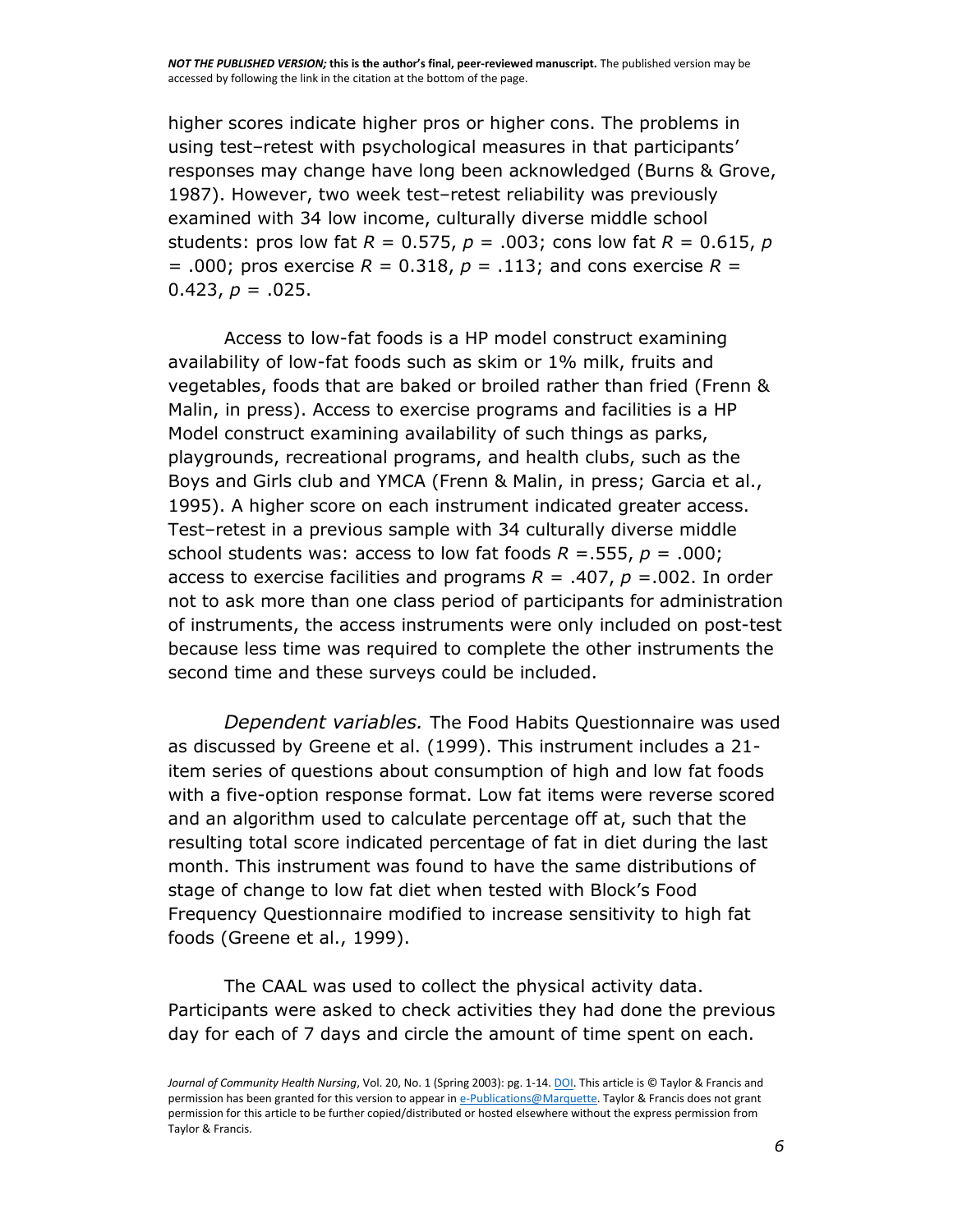The CAAL contains 21 activities commonly engaged in by middle school age youth and previously was found to correlate highly with exercise as measured by Caltrac accelerometers and with fitness as measured by a step test (Garcia et al., 1995). Similar to Garcia et al. (1995), participants who had completed 3 days of log data were included in the analysis. Because Healthy People 2010 objectives focus on increasing moderate and vigorous activity among youth, only moderate and vigorous activity were included in the analyses (U.S. Department of Health & Human Services, 2000).

*Measure of participation in the intervention.* We did not wish to make a type III error in which the study outcomes are evaluated based on the number of interventions delivered, rather than the number in which participants actually participated (Resnicow et al., 1998). For that reason participants were asked to respond to questions in each module by recording their answers in notebooks provided and online. Participant responses were tallied on completion of the study to determine their level of participation.

## *Procedures*

An interviewer read the survey aloud while students marked their responses from their own copy. An additional interviewer circulated around the room to answer questions, check for missing data, and check for pattern response completion without attention to the items (these surveys were not included in the analyses). Pre-and post-test data collection each lasted approximately 45 min. The CAAL logs were completed for three school days requiring approximately 5 min each day. Participants received a fruit snack at pre-and post-test and those completing both received a two dollar coupon for use in the school bookstore.

The intervention was conducted in four Internet sessions plus a healthy snack session and a gym class (one school only) of approximately 50 min (six total sessions). Interventions were delivered in the classroom computer lab. Content for each session and video is shown in Table 2.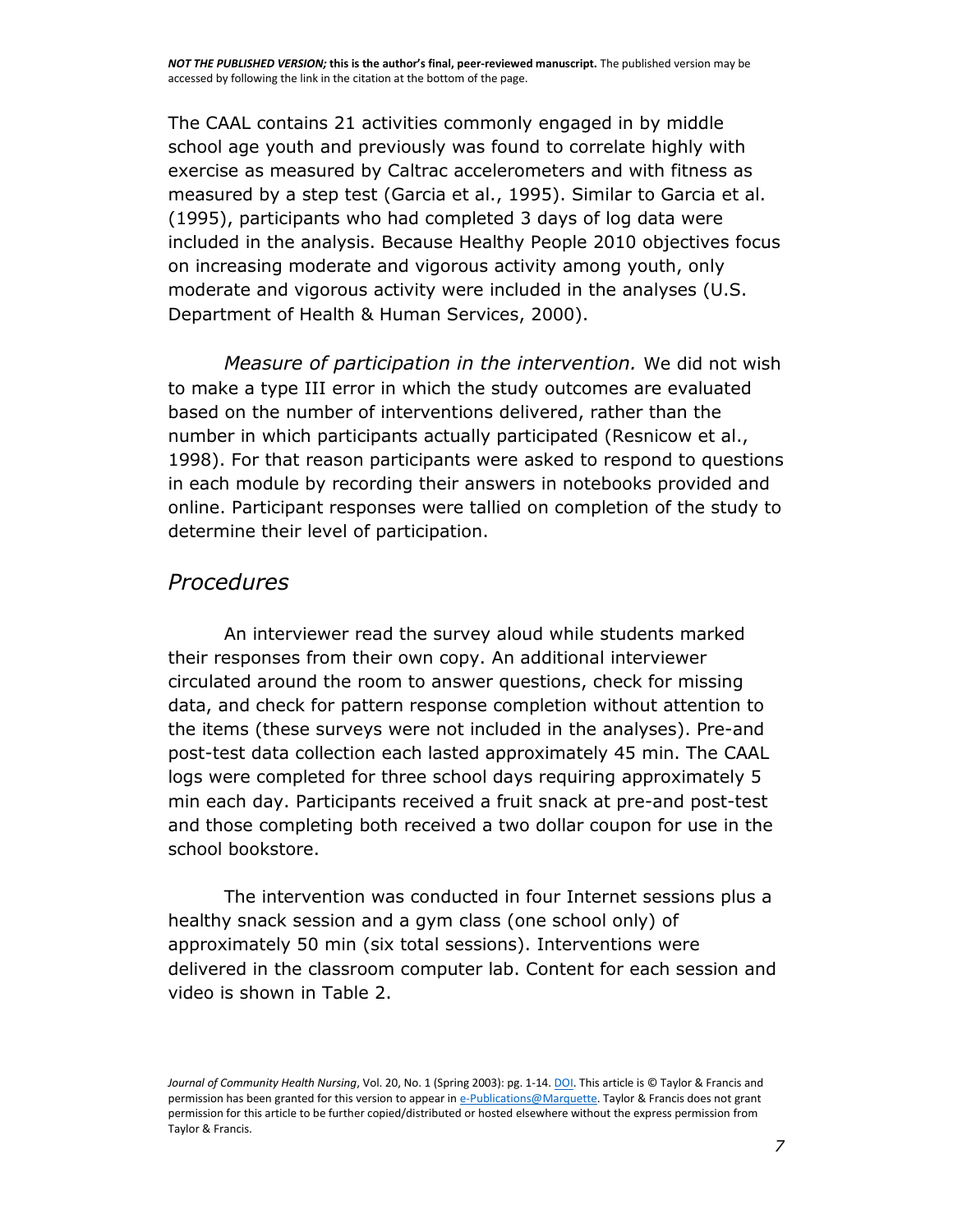## *Data Analyses*

Descriptive statistics were used to examine percentage fat in diet and duration of moderate and vigorous activity. CAAL activities include those of mild, moderate, and vigorous intensity activities. Moderate and vigorous activity were included in analyses because these reflect Healthy People 2010 goals for adolescents. Total activity was also analyzed, because this has value for improving health (Twisk, Kemper, & van Mechelen, 2000). Statistical Package for the Social Sciences (SPSS) General Linear Model (GLM; SPSS, Inc., 1999) was used with age as a covariate to compare participants on variables by sex, race, eligibility for free or reduced fee lunch (proxy for family income), and school, as well as interactions among these demographic characteristics with response to the intervention. Pre-test data on each measure were subtracted from post-test data to create a difference score for analysis. The number of sessions with answers recorded in notebooks and online were summed.

# **Results**

Findings of the study are described for each research question (RQ). Figures include those most at risk for obesity later in life: African American and Hispanic girls and those with low income.

RQ1: Immediately after the intervention, when compared with students in the usual school curriculum, will students who receive the intervention have a significantly greater decrease in dietary fat intake (within a range of 20%– 30% of total calories); and (b) greater duration of weekly moderate and vigorous PA?

The difference in percentage fat between the intervention and control groups as a whole was not significant. Mean percentage fat was 31% for the intervention group and 32% for the control on both pre- and post-test.

Both control and intervention groups decreased their amount of moderate and vigorous activity, but the level of decrease in moderate and vigorous activity was less among the intervention group (–8.58 min) as compared to the control  $(-37.61 \text{ min}; p = .024)$ .

*Journal of Community Health Nursing*, Vol. 20, No. 1 (Spring 2003): pg. 1-14[. DOI.](http://dx.doi.org/10.1207/S15327655JCHN2001_01) This article is © Taylor & Francis and permission has been granted for this version to appear i[n e-Publications@Marquette.](http://epublications.marquette.edu/) Taylor & Francis does not grant permission for this article to be further copied/distributed or hosted elsewhere without the express permission from Taylor & Francis.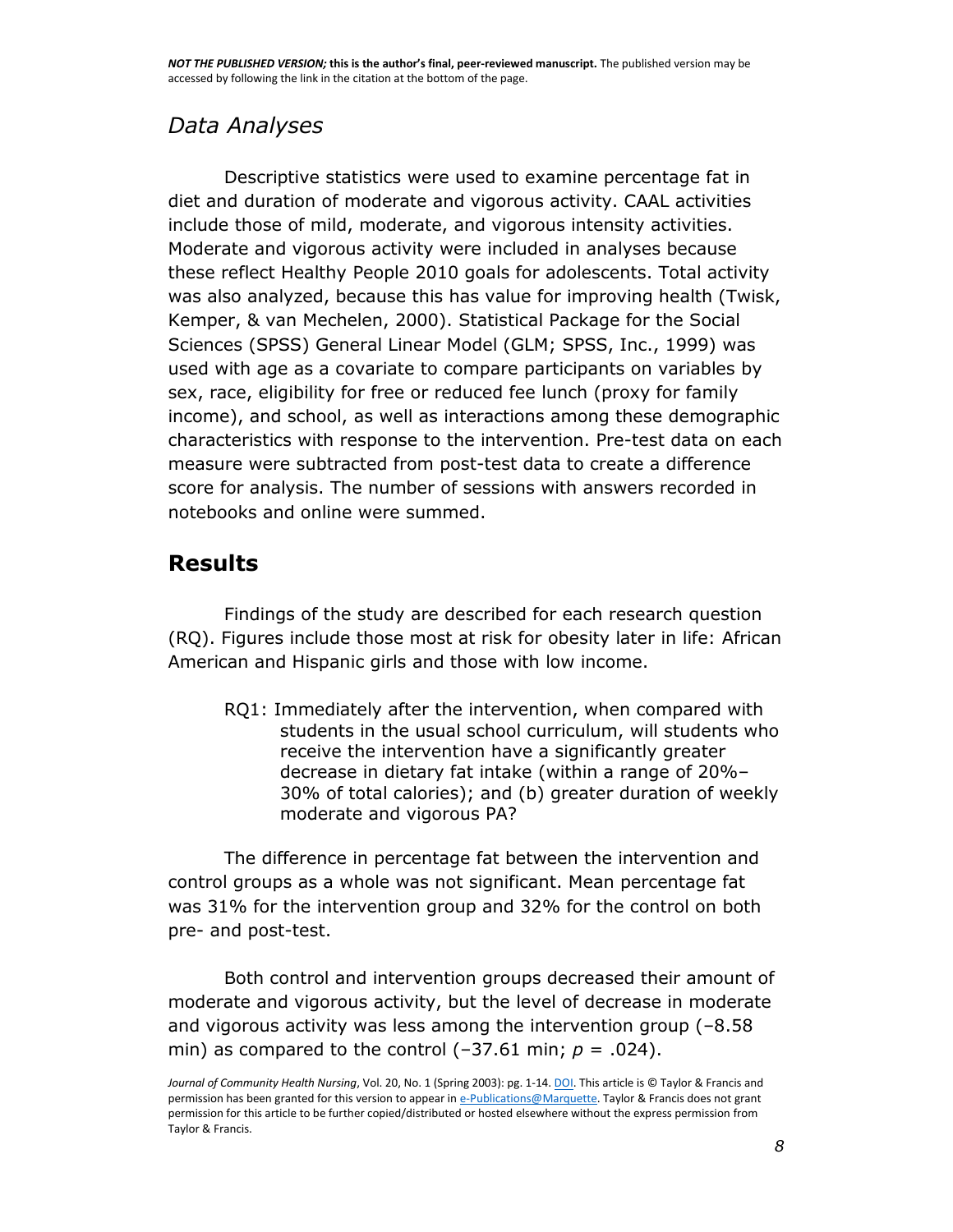RQ2: Were there differences in response to the intervention for race, sex, income level, or school attended?

There were significant interactions for the mean differences between demographic variables and the intervention and control groups. As shown in Figure 1, girls in the intervention group decreased their dietary fat in comparison to the control group (*p* = .018) for African Americans, White, Hispanics, and Native Americans. There was also an interaction effect for access to low fat foods among race, sex, and group ( $p = .036$ ). White, Hispanic, and Asian girls in the intervention group had greater access to low fat foods.

Boys in the control group decreased their fat more in each racial group. This may be explained by the fact that boys (except Blacks) in the intervention group reported less access to low fat foods than boys in the control group.

The response to the intervention differed in percentage fat in diet from pre-to post-test (*p* = .002) between sexes at each school. No other variables differed significantly in this interaction. When a comparison of demographic variables and differences in stage, pros, cons, and fat in diet was conducted, there were significant differences in free lunch status ( $p = .000$ ) and age ( $p = .000$ ) between the schools (only seventh grade students were included in the first school that also had more students with low income, whereas seventh and eighth grade students were included in the second school).

There was also a significant  $(p = .04)$  interaction among race, income, and group as shown in Figure 2, with the intervention group increasing physical activity among those with the lowest income for all races except Native Americans, whereas the opposite was true for the control group. Response to the intervention did not differ significantly by sex for physical activity.

RQ3: Did response to the intervention differ based on number of sessions or use of gym lab?

Individual school analyses demonstrated that the number of sessions students responded to the Internet program online and/or in

*Journal of Community Health Nursing*, Vol. 20, No. 1 (Spring 2003): pg. 1-14[. DOI.](http://dx.doi.org/10.1207/S15327655JCHN2001_01) This article is © Taylor & Francis and permission has been granted for this version to appear i[n e-Publications@Marquette.](http://epublications.marquette.edu/) Taylor & Francis does not grant permission for this article to be further copied/distributed or hosted elsewhere without the express permission from Taylor & Francis.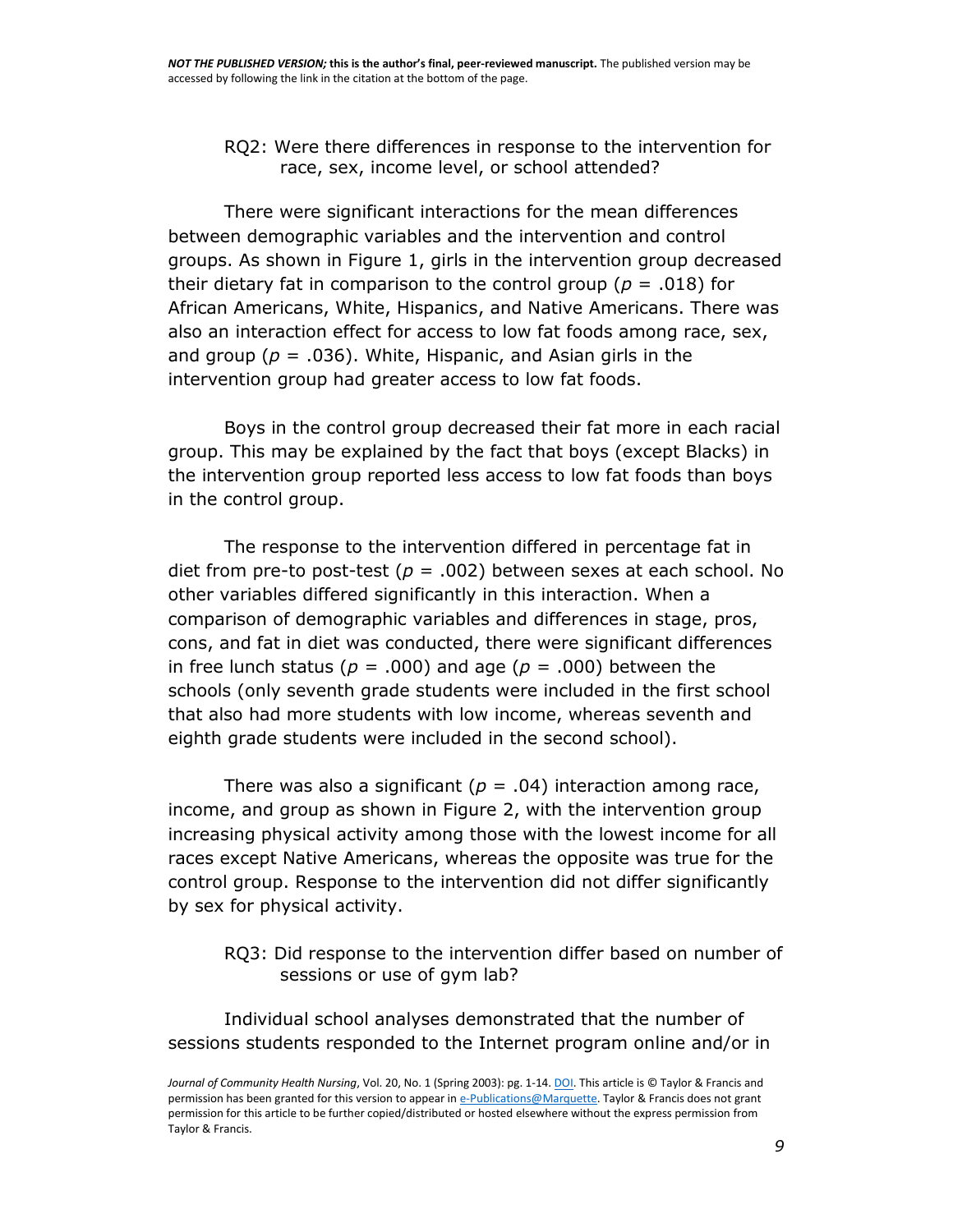their notebook were associated with a decrease in their percentage fat in diet as shown in Figure 3.

The gym lab was only conducted in the first school. When demographic variables, as well as difference in exercise stage, pros, and cons, were regressed on differences in total activity, the only significant variable was whether or not a physical activity lab was used (*p* = .002) with an adjusted *R*2 = 0.24; *F*(9, 28) = 2.325; *p* = .042. Those with the peer-led gym lab increased their total physical activity, whereas those with only the Internet and video intervention decreased their total physical activity, but not as much as those in the control group as shown in Figure 4.

## **Discussion**

The statistical analyses with significant interactions demonstrate that the effect of intervention varies from race to race and from boys to girls. Both the low fat diet and physical activity aspects of the intervention resulted in significantly better outcomes for all but one racial subgroup in girls, who have the greatest risk of obesity later in life.

The effectiveness of the intervention in reducing fat in diet increased with each additional session that students responded to online and/or in the notebook provided. Because the Healthy People 2010 target of 30% or less calories from fat (U.S. Department of Health & Human Services 2000) was not reached with the four Internet sessions and videos tested, additional sessions should be added. Gortmaker et al.'s (1999) middle school diet and exercise intervention included 16 sessions, so more than the four examined in this study likely will be needed for maximal effectiveness using Internet and video delivery as well. Kumianyka et al.'s (2000) comprehensive review of dietary fat reduction intervention studies also noted greater effect with a greater number of intervention contacts.

This study adds to knowledge in that it is a short, conceptuallybased intervention that is an improvement over traditional education in reducing dietary fat and maintaining increased frequency of moderate and vigorous physical activity for those most at risk for

*Journal of Community Health Nursing*, Vol. 20, No. 1 (Spring 2003): pg. 1-14[. DOI.](http://dx.doi.org/10.1207/S15327655JCHN2001_01) This article is © Taylor & Francis and permission has been granted for this version to appear i[n e-Publications@Marquette.](http://epublications.marquette.edu/) Taylor & Francis does not grant permission for this article to be further copied/distributed or hosted elsewhere without the express permission from Taylor & Francis.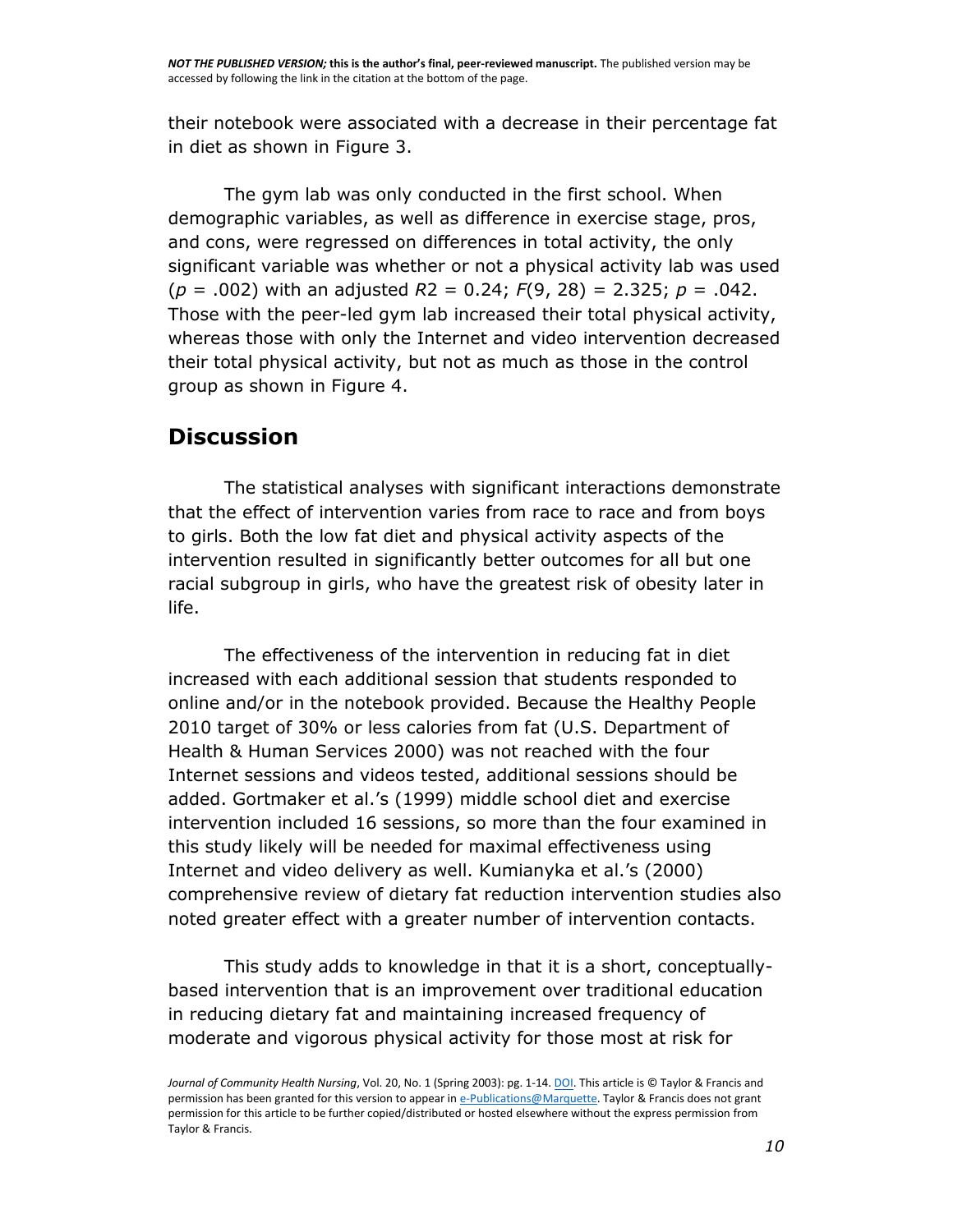obesity later in life. Dale and Corbin (2000) similarly found that the conceptual approach with ninth grade students resulted in less sedentary behavior among girls.

The study results depict the complexity of intervention research. Even a standardized intervention (with the same Internet and video content) interacts differently with sex, age, income, and race. To the degree schools differ on these demographic variables, there will also be different responses by school. Gordon-Larsen, McMurray, and Popkin (2000) identified the importance of such demographic factors in middle and high school students engaging in moderate and vigorous activity. An intervention that works with those at highest risk is important, given the lower amounts of moderate and vigorous exercise of Black and Hispanic adolescents.

There were no significant differences in intervention effectiveness whether or not the peer-led food lab was included. Because this is time, personnel, and resource intensive by comparison to the Internet sessions and videos, the latter type of sessions should be developed and tested in subsequent research.

The sample size in the first school was sufficient to examine physical activity variables with and without the peer lead gym lab. The lab was very effective, especially for girls and those with low income, both subgroups who are at greatest risk for lower activity and for obesity as they grow older. This aspect of the intervention was not reexamined in the second school, because there was not a way to access gym space during times for the computer classes wherein the intervention took place. Because nursing students assisted with the peer-led gym class, the personnel costs of this aspect of the intervention may require that such resources be allocated to schools with the lowest income students for the addition of a peer-led gym class, especially for girls.

## **Limitations and Needs for Further Research**

This study was limited by the number of participants who completed all instruments with less than 20% missing data. Listwise deletion is used for multivariate analysis and the amount of missing

*Journal of Community Health Nursing*, Vol. 20, No. 1 (Spring 2003): pg. 1-14[. DOI.](http://dx.doi.org/10.1207/S15327655JCHN2001_01) This article is © Taylor & Francis and permission has been granted for this version to appear i[n e-Publications@Marquette.](http://epublications.marquette.edu/) Taylor & Francis does not grant permission for this article to be further copied/distributed or hosted elsewhere without the express permission from Taylor & Francis.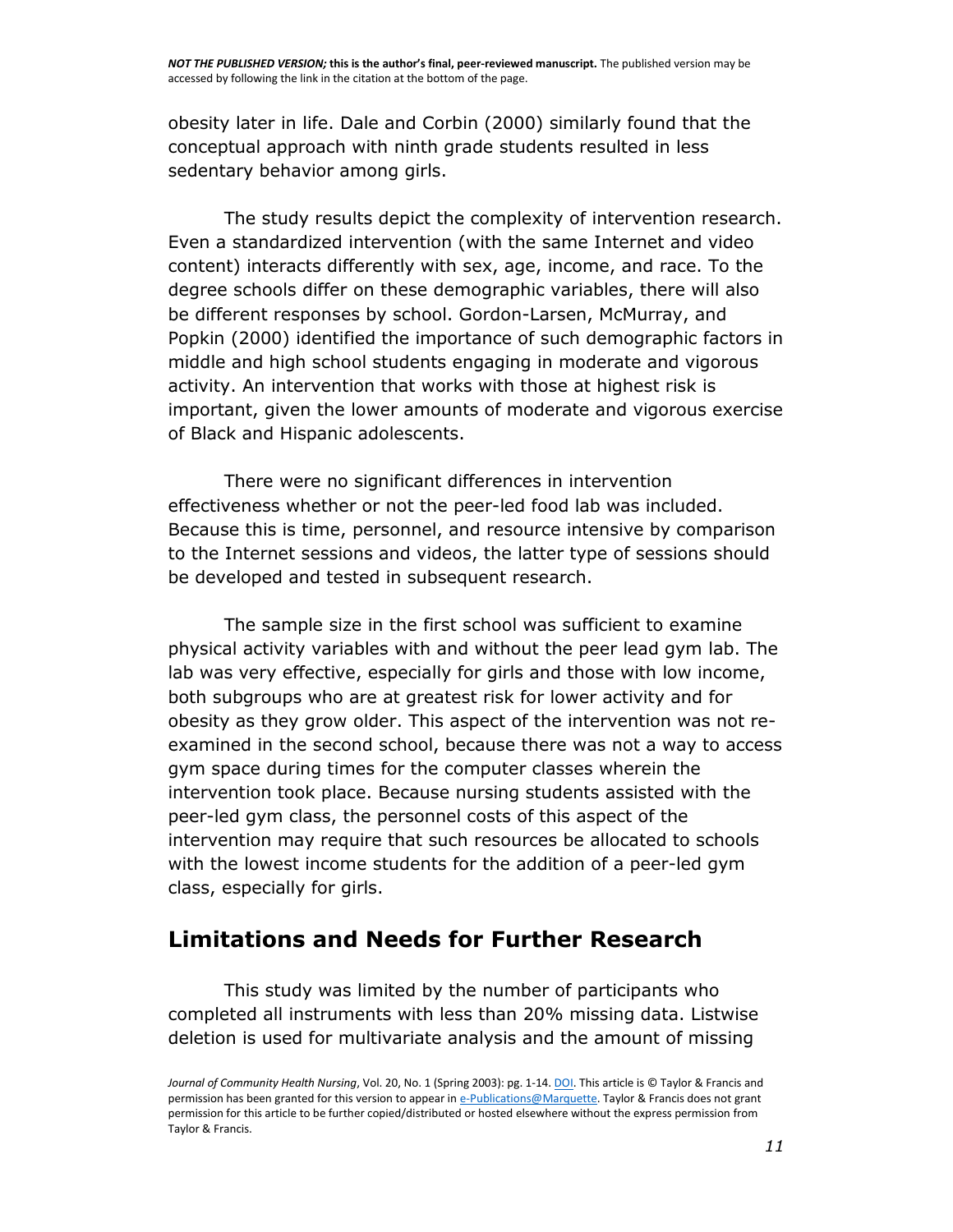data in instruments greatly reduced the number of students whose data could be used for analysis. The resulting sample did not permit analyses of both diet and exercise variables in the same equation. A larger study is warranted once additional sessions have been added to attain the 30% of fat in diet target in Healthy People 2010.

The low test–retest correlations for instruments, is a further study limitation. Burns and Grove (1987) questioned the use of such estimates of stability in paper and pencil tests measuring attitudes, because it is assumed the attitudes may change.

The sex differences in access that resulted in different responses to this intervention by boys compared with girls requires further examination. Especially in groups with low income and middle school aged children, who do not independently have access to foods and opportunities or equipment for exercise, the effectiveness of any intervention may be compromised if participants do not have access to necessary requisites for the behavior.

## **Conclusion**

The exercise session with peer-led, physical activity lab was effective in increasing moderate and vigorous activity. The Internet content alone prevented decrease in exercise to the degree it occurred in the control group. Adding an additional Internet session focused on exercise may be helpful, because Internet sessions can be administered across many schools with less personnel and without access to a gym. Most important, the intervention examined in this study significantly reduced percentage of dietary fat among girls, who are at greatest risk of obesity in later life.

#### **Notes**

1. Funded in part by the Milwaukee Area Health Education Center and the State of Wisconsin. Requests for reprints should be sent to Marilyn Frenn, Marquette University, P.O. Box 1881, Milwaukee, WI 53201-1881. Email: marilyn.frenn@marquette.edu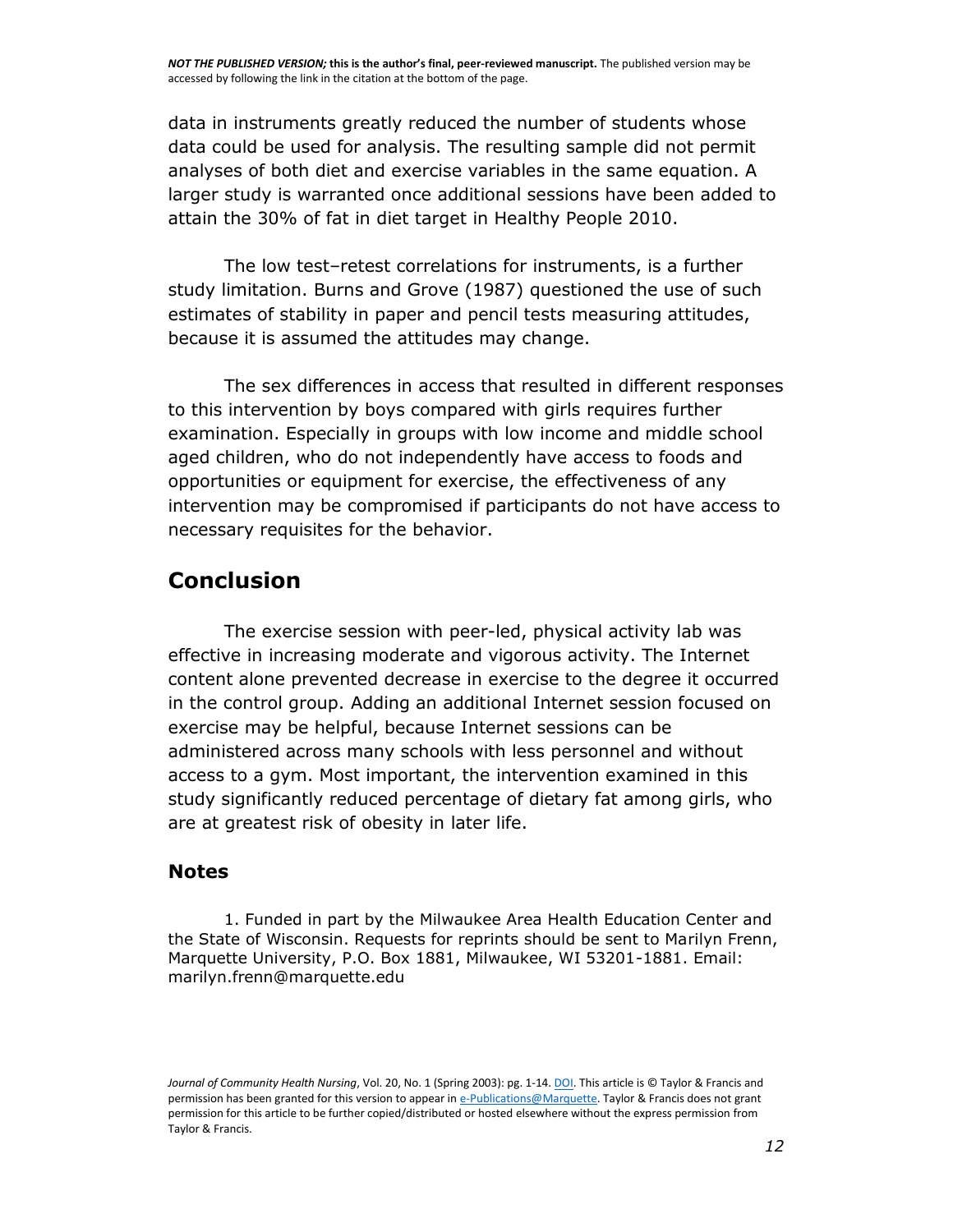#### **References**

- Baranowski, T., Cullen, K. W., & Baranowski, J. (1999). Psychosocial correlates of dietary intake: Advancing dietary intervention. *Annual Review of Nutrition, 19*, 17–40.
- Bowen, D.J., Meischke, H.,& Tomoyasu, N.(1994).Preliminary evaluation of the processes of changing to a low-fat diet. *Health Education Research, 9*(1), 85–94.
- Brug, J., Hospers, H. J., & Kok, G. (1997). Differences in psychosocial factors and fat consumption between stages of change for fat reduction. *Psychology & Health, 12*, 719–727.
- Burns, N., &Grove, S. K. (1987). *The practice of nursing research: Conduct, critique and utilization.* Philadelphia: W. B. Saunders.
- Cardinal, B.(1997).Construct validity of stages of change for exercise behavior. *American Journal of Health Promotion, 12*(1), 68–74.
- Cardinal, B., Engels, H. J., & Zhu, W. (1997). Application of the transtheoretical model of behavior change to preadolescents' physical activity and exercise behavior. *Pediatric Exercise Science, 10*(1), 69– 80.
- Contento,I.,Balch,G.,Bronner,Y.,Lytle,L.,Maloney,S.,Olson,C.,etal.(1995).Thee ffectivenessof nutrition education and implications for nutrition education policy: A review of research. *Journal of Nutritional Education, 27*(4), 191–199.
- Dale, D., & Corbin, C. B.(2000).Physical activity participation of high school graduates following exposure to conceptual or traditional physical education. *Research Quarterly in Exercise & Sports, 71*, 61–68.
- Dietz, W. H., & Gortmaker, S. L. (2001). Preventing obesity in children and adolescents. *Annual Review of Public Health, 22,* 337–353.
- Frenn, M., & Malin, S. (in press). Diet and exercise in low income, culturally diverse middle school students. *Public Health Nursing*.
- Frenn, M., & Malin, S.(1998).Health promotion: Theoretical perspectives and clinical applications. *Holistic Nursing Practice, 12*, 1–8.
- Frenn, M., Malin, S., & Bansal, N. K. (in press). Stage based interventions for low fat diet with middle school students. *Journal of Pediatric Nursing.*
- Frenn, M., Porter, C. P. (1999). Exercise and nutrition: What do adolescents think is important? *Applied Nursing Research, 12*(4), 179–184.
- Garcia, A., Broda, M. A., Frenn, M., Coviak, C., Pender, N. J., & Ronis, D. L. (1995). Gender and developmental differences in exercise beliefs among youth and prediction of their exercise behavior. *Journal of School Health, 65*(6), 213–219.
- Gordon-Larsen, P., McMurray, R. G., & Popkin, B. M. (2000). Determinants of adolescent physical activity and inactivity patterns. *Pediatrics, 105*(6).

*Journal of Community Health Nursing*, Vol. 20, No. 1 (Spring 2003): pg. 1-14[. DOI.](http://dx.doi.org/10.1207/S15327655JCHN2001_01) This article is © Taylor & Francis and permission has been granted for this version to appear i[n e-Publications@Marquette.](http://epublications.marquette.edu/) Taylor & Francis does not grant permission for this article to be further copied/distributed or hosted elsewhere without the express permission from Taylor & Francis.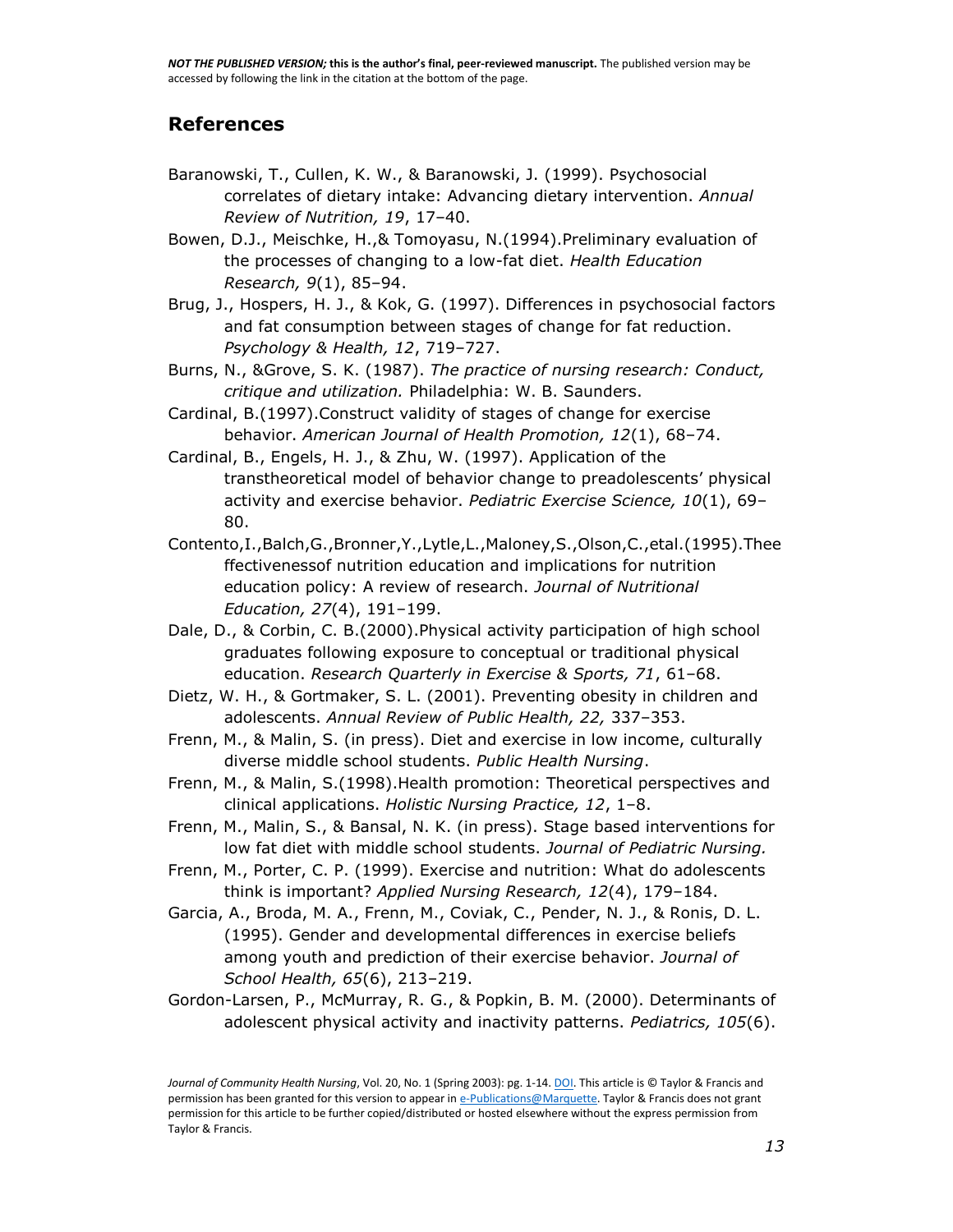Retreived August 1, 2000 from

http://www.pediatrics.org/cgi/content/full/106/6/e83.

- Gortmaker,S.L.,Peterson,K.,Wiecha,J.,Sobol,A.M.,Dixit,S.,Fox,M.K.,etal.(1999 ).Reducing obesity via a school-based interdisciplinary intervention among youth. *Archives of Pediatric and Adolescent Medicine, 153*, 975–983.
- Greene, G. W., Rossi, S. R., Rossi, J. S., Velicer, W. F., Fava, J. L., & Prochaska, J. O. (1999). Dietary applications of the stages of change model. *Journal of the American Dietetic Association, 99*, 673–678.
- Harrell, J. S., McMurray, R. G., Gansky. S, A., Bangdiwala, S.I., Bradley, C.B. (1999).A public health vs. a risk-based intervention to improve cardiovascular health in elementary school children: The Cardiovascular Health in Children study. *American Journal of Public Health, 89,* 1529–1535*.*
- Kennedy, C. M. (1998). Childhood nutrition. In J. J. Fitzpatrick (Ed.), *Annual review of nursing research* (Vol 16, pp. 3–38). New York: Springer.
- Kumianyka, S. K., Bowen, D., Rolls, B. J., Van Horn, L., Perri, M. G., Czajikowski, S. M., et al. (2000). Maintenance of dietary behavior change. *Health Psychology, 19*, 42–56.
- Lamb, R., & Joshi, M. S. (1996). The stage model and processes of change in dietary fat reduction. *Journal of Human Nutrition & Dietetics, 9*, 43–53.
- Leger, L., & Nutbeam, D. (2000). A model for mapping linkages between health and education agencies to improve school health. *Journal of School Health, 70*, 45–50.
- Leiberman, D.A. (1997).Interactive video games for health promotion: Effects on knowledge, self-efficacy, social support, and health. In R. L. Street, W. R. Gold, & T. Manning (Eds.), *Health promotion and interactive technology: Theoretical applications and future directions* (pp. 103– 120). Mahwah, NJ: Lawrence Erlbaum Associates, Inc.
- Maibach, E., & Parrott, R. L. (Eds.). (1995). *Designing health messages: Approaches from communication theory and public health practice.*  Thousand Oaks, CA: Sage.
- Marcus, B. H., Eaton, C. A., Rossi, J. S., & Harlow, L. I. (1994). Self-efficacy, decision-making, and stages of change: An integrative model of physical exercise. *Journal of Applied Social Psychology, 24*, 489–508.
- Marcus, B. H., & Simkin, L.R. (1994).The transtheoretical model: Applications to exercise behavior. *Medicine & Science Sports & Exercise, 26*, 1400– 1404.
- Meininger, J. C. (1997). Primary prevention of cardiovascular disease risk factors: Review and implications for population-based practice. *Advance Practice Nurse Quarterly, 3*, 70–79.
- National Center for Disease Prevention and Health Promotion. (2001a). *Physical Activity and good nutrition: Essential elements to prevent*

*Journal of Community Health Nursing*, Vol. 20, No. 1 (Spring 2003): pg. 1-14[. DOI.](http://dx.doi.org/10.1207/S15327655JCHN2001_01) This article is © Taylor & Francis and permission has been granted for this version to appear i[n e-Publications@Marquette.](http://epublications.marquette.edu/) Taylor & Francis does not grant permission for this article to be further copied/distributed or hosted elsewhere without the express permission from Taylor & Francis.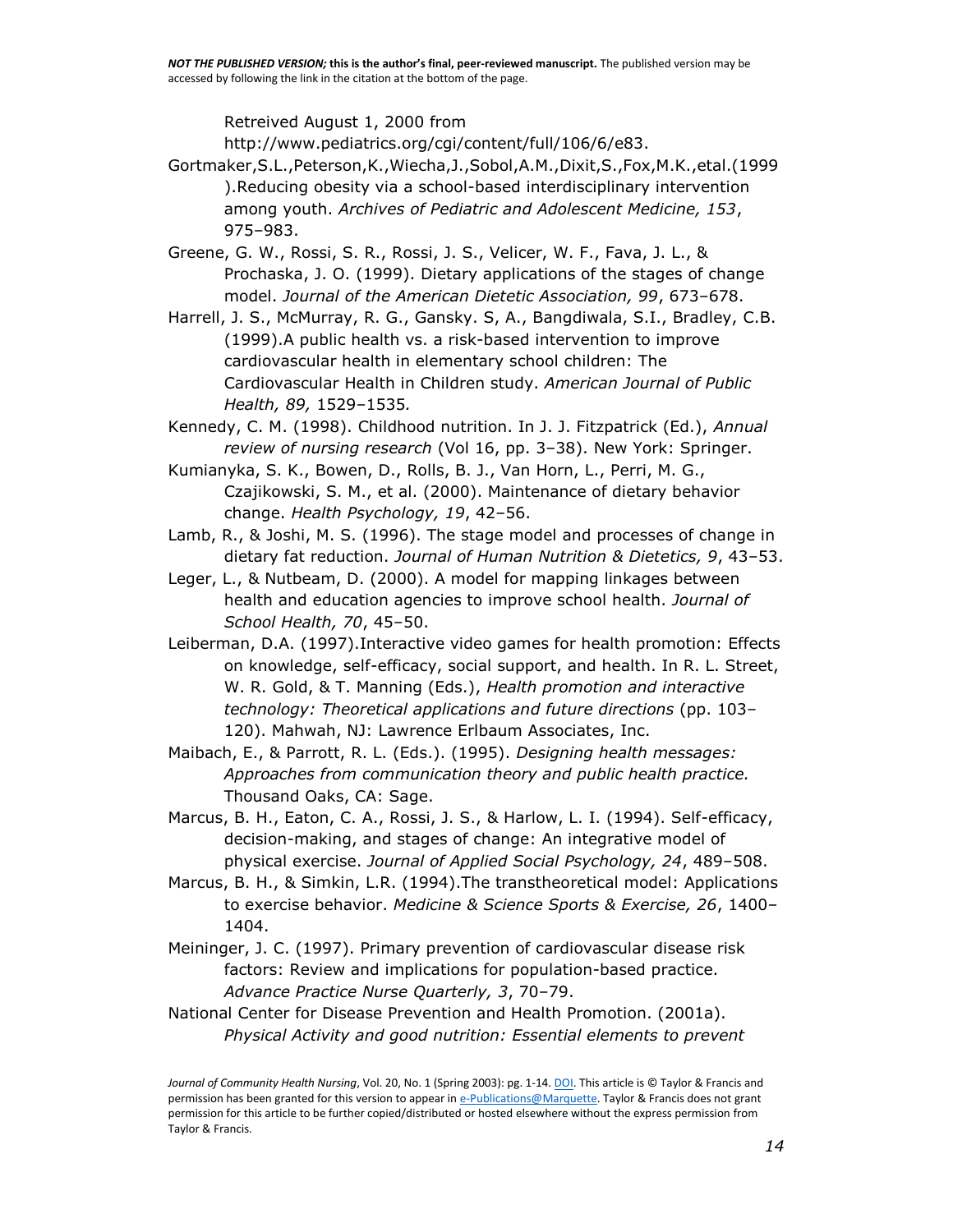*chronic diseases and obesity*. Retreived October 25, 2001 from http://www.cdc.gov/nccdphp/dnpa/dnpaaag.htm

- National Center for Chronic Disease Prevention & Health Promotion. (2001b). Physical activity and health: Adolescents and young adults. Retrieved October 25, 2001 http://www.cdc.gov/nccdphp/sgr/adoles.htm
- National Center for Health Statistics. (1999). *Healthy People 2000 Review, 1998*–*99.* Hyattsville, MD: Public Health Service.
- Nigg, C. R., & Courneya, K. S. (1998). Transtheoretical model: Examining adolescent exercise behavior. *Journal of Adolescent Health, 22*, 214– 224.
- Pender, N. J. (1996). *Health promotion in nursing practice* (3rd ed). Stamford, CT: Appleton & Lange.
- Potvin, L., Gauvin, L., & Nyuyen, N.M. (1997).Prevalence of stages of change for physical activity in rural, suburban and inner-city communities. *Journal of Community Health, 22*, 1–12.
- Prochaska, J. O., Velicer, W. F., Rossi, J. S., Goldstein, M. G., Marcus, B. H., Rakowski, W., et al. (1994). Stages of change and decisional balance for 12 problem behaviors. *Health Psychology, 13*, 39–46.
- Resnicow,K.,Davis,M.,Smith,M.,Lazarus-Yaroch,A.,Baranowski,T.,Baranowski, J., et al.(1998).How best to measure implementation of school health curricula: A comparison of three measures. *Health Education Research, 13*, 239–250.
- Robbins, L. B., Pender, N. J., Conn, V. S., Frenn, M. D., Neuberger, G. B., Nies, M. A., et al. (2001). Physical activity research in nursing. *Image Journal of Nursing Scholars, 33,* 315–321.
- Rossi, S. R., Greene, G. W., Reed, G. R., Rossi, J. S., Prochaska, J. O., & Velicer, W. F. (1994). Cross validation of a decisional balance measure for dietary fat reduction (abstract). *Annals of Behavioral Medicine, 16*  (suppl), 167.
- Rossi, S. R., Rossi, J.R., Rossi-Delprete, L.M., Prochaska, J.O., Bonspach, S.W.,& Carleton, R.A. (1994). A process of change model for weight control for participants in community-based weight loss program. *International Journal of Addictions, 29*, 162–177.
- Sallis, J .F. (1993). Promoting healthful diet and physical activity. In S. G. Millstein, A. C. Petersen, & E. O. Nightingale (Eds). *Promoting adolescent health: Rationale, goals, and objectives* (pp. 209–241). Washington, DC: The Carnegie Corporation.
- SPSS, Inc. (1999). *Statistical Program for the Social Sciences.* Version 9.0. Chicago: Author.
- Steptoe, A., Wijetunge, S., Doherty, S., & Wardle, J. (1996). Stages of change for dietary fat reduction: Associations with food intake, decisional balance and motives for food choice. *Health Education Journal, 55*, 108–122.

*Journal of Community Health Nursing*, Vol. 20, No. 1 (Spring 2003): pg. 1-14[. DOI.](http://dx.doi.org/10.1207/S15327655JCHN2001_01) This article is © Taylor & Francis and permission has been granted for this version to appear i[n e-Publications@Marquette.](http://epublications.marquette.edu/) Taylor & Francis does not grant permission for this article to be further copied/distributed or hosted elsewhere without the express permission from Taylor & Francis.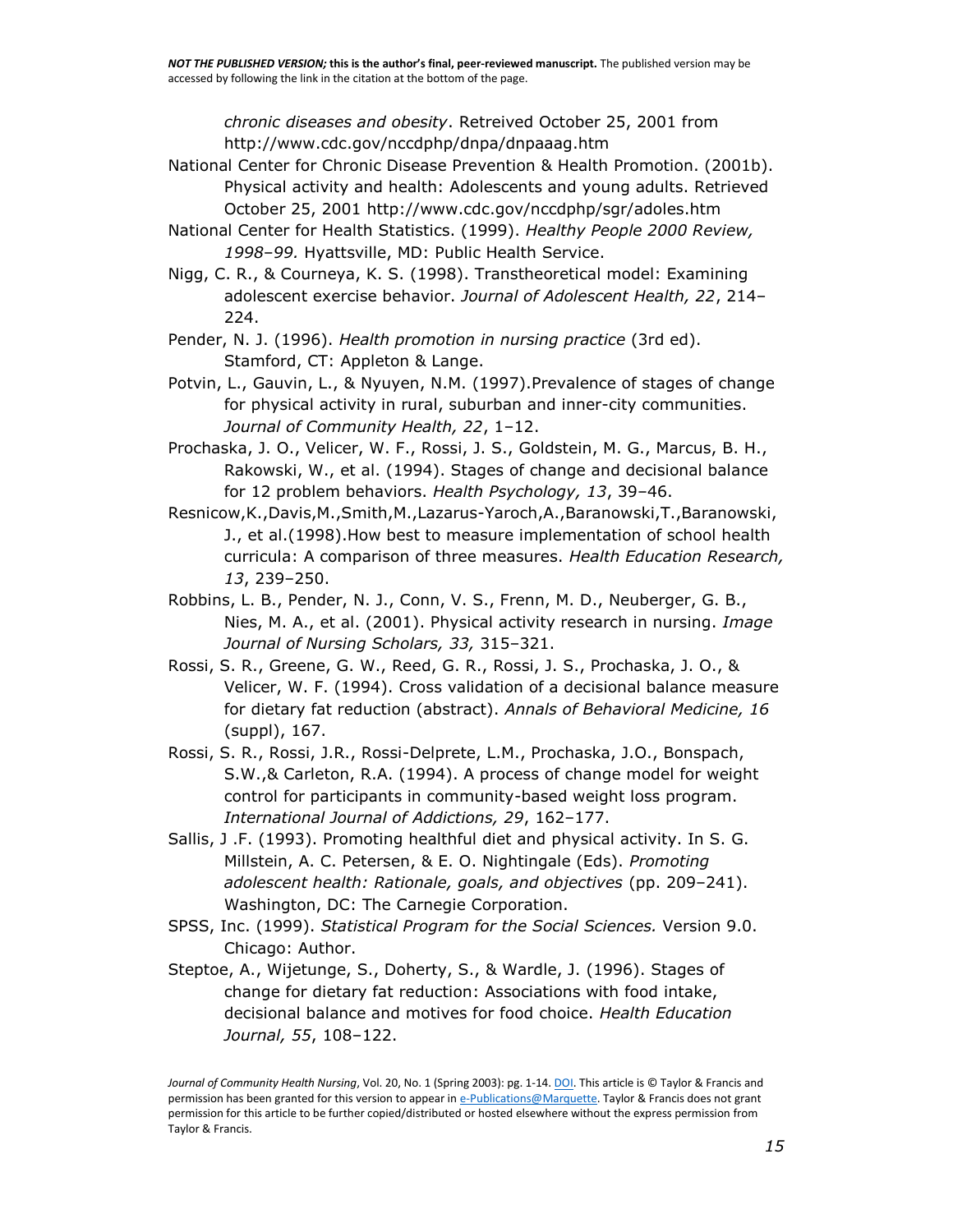- Twisk, J. W .R., Kemper, H. C. G., & van Mechelen, W. (2000). Tracking of activity and fitness and the relationship with cardiovascular disease risk factors. *Medicine & Science in Sports & Exercise, 32,* 1455–1461.
- U.S. Department of Health and Human Services, Office of Public Health and Science.(2000). *Healthy People 2010*. Washington, DC: US Government Printing Office.

## **Appendix**

| <b>Table 1: Reliability Measures in This Study</b> |  |  |  |
|----------------------------------------------------|--|--|--|
|----------------------------------------------------|--|--|--|

| Scale                           | No. of Cases | No. of Items | $\alpha$       |
|---------------------------------|--------------|--------------|----------------|
| Independent Variables           |              |              |                |
| Pros (benefits) of low fat diet | 253          | g            |                |
| Cons (barriers) to low fat diet | 250          | 9            | $.81$<br>$.73$ |
| Access to low fat food          | 233          | g            | .75            |
| Pros (benefits) of exercise     | 240          | 9            | 80             |
| Cons (benefits) to exercise     | 242          | 8            | $\frac{75}{7}$ |
| Exercise access                 | 238          | ġ,           |                |
| Dependent Variables             |              |              |                |
| Food frequency questionnaire    | 233          | 20           | .82            |
| Child adolescent activity log   | 298          | $^{21}$      | .77            |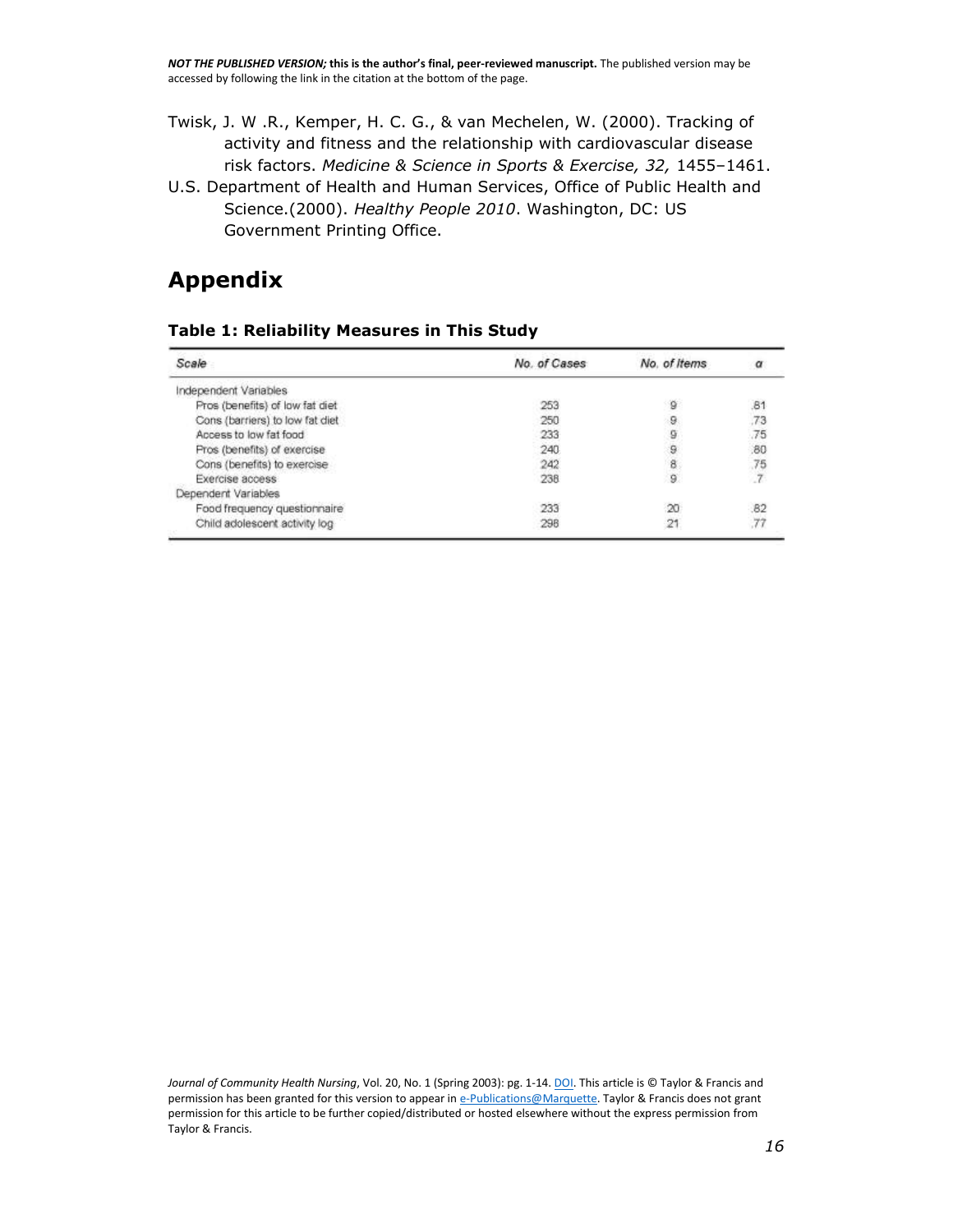#### **Table 2: Content Covered in Internet, Videos, and Lab Activities**

| Session 1 The session is structured to be interactive and<br>incorporates multiple instructional methods (Leiberman, 1997).<br>Session content includes interesting facts about teens and fat in<br>diet, using the food pyramid to foster self-reevaluation, and<br>consciousness raising for benefits of a health diet. The fat content<br>in food, including those in fast food restaurants, is presented.<br>Students complete a 1-day food diary on the Internet software and<br>are given feedback regarding fat, calories, and nutritional quality to<br>further increase their self-reevaluation.                                                                                                                                                                                                                                                                | Video 1 Student actors of various racial/ethnic heritages are<br>shown thinking about what they are eating (to foster<br>self-reevaluation and consciousness raising and improved<br>self-efficacy through vicarious modeling). Students are reminded<br>to think about what they have eaten in relation to the food pyramid,<br>using verbal persuasion to foster self-efficacy. Portion sizes of<br>foods in various cultures are shown from the City of Milwaukee<br>Health Department ABC's program. |
|--------------------------------------------------------------------------------------------------------------------------------------------------------------------------------------------------------------------------------------------------------------------------------------------------------------------------------------------------------------------------------------------------------------------------------------------------------------------------------------------------------------------------------------------------------------------------------------------------------------------------------------------------------------------------------------------------------------------------------------------------------------------------------------------------------------------------------------------------------------------------|----------------------------------------------------------------------------------------------------------------------------------------------------------------------------------------------------------------------------------------------------------------------------------------------------------------------------------------------------------------------------------------------------------------------------------------------------------------------------------------------------------|
| Session 2 The Internet session asks students to identify foods<br>they have eaten from the food pyramid (to build self-efficacy<br>through enactment of healthy choices). Students read labels of<br>common foods and identify the fat content on the Internet program<br>(to raise consciousness of fat in foods). Test tubes of fat displayed<br>in unappetizing ways elicit emotional arousal useful in fostering<br>self-efficacy for healthier food choices.                                                                                                                                                                                                                                                                                                                                                                                                        | Video 2 Our teen role models are shown thinking about what to<br>eat at a variety of fast food restaurants. The intent of this video is<br>to raise consciousness of ways to make healthier choices when<br>you do eat out, as well as improve self-efficacy through vicarious<br>modeling.                                                                                                                                                                                                              |
| Session 3 Students consider the things they ask for at home and<br>identify a health alternative. Students will be asked to talk about<br>the health request with their parent/guardian. We know that family<br>influence on eating patterns is substantial (Maibach & Parrott,<br>1995), so this session is designed to help students overcome<br>barriers to health eating by improving their access to health<br>alternatives. Since media message are designed to get children to<br>request foods and parents buy 61% of what is requested (Sallis,<br>1993), refusal skills for unhealthy media messages are integrated<br>in this Internet session. Students are asked how they would<br>respond to unhealthy video message, as well as what healthy food<br>they will ask a parent/guardian to purchase.                                                         | Video 3 This three-minute video is in a grocery store, with a bad<br>dream sequence in which our character is chased by unhealthy<br>foods. Our character slowly wakes up choosing vegetables, fruits,<br>and whole grains.                                                                                                                                                                                                                                                                              |
| Session 4 This session involves students in preparing healthy<br>snacks in small groups lead by peer models with the assistance of<br>senior nursing students. Peer models lead their group in<br>calculating the total fat and calorie content of their snack,<br>distributing a sample at the end of the class. This session builds<br>self-efficacy through enactment and is designed to help students<br>overcome barriers to eating healthy foods that they may not have<br>realized they like and can prepare themselves. Discussion of<br>ingredients and sharing of recipes that students can share with<br>their families is designed to promote access to healthy.<br>alternatives, since not knowing how to prepare fruits and<br>vegetables is a barrier for adolescents in including these foods in<br>their diet (Baranowski, Cullen, & Baranowski, 1999). | Video 4 This 3-min video focuses on television, encouraging<br>students to ask for and do what is healthy, not what advertisers<br>ask them to do. Student actors asking for healthy foods, not<br>unhealthy foods, advertised are presented as a way to foster<br>self-reevaluation. The video reinforces the idea that seventh<br>graders can increase their access to healthy foods by asking their<br>parents/guardians for these foods, rather than products advertised.                            |
| Session 5 The Internet content focus is exercise for a healthy life.<br>The session focus is consciousness raising and self-reevaluation.<br>Moderate and vigorous exercise are described. Students are<br>asked to list activities they engage in. Feedback is given regarding<br>how much activity is recommended and the discussion among<br>students is focused on ways they each get this kind of exercise.<br>Students review their calorie intake along with how much moderate<br>and vigorous physical activity they need to burn those calories.                                                                                                                                                                                                                                                                                                                | Video 5 This three-minute video shows a variety of physical<br>activities with a theme of 'What is exercise?' This content fosters<br>self-reevaluation as students are encouraged to think about the<br>things they are doing to be physically active and additional ideas<br>they could consider. Our purpose is to foster self-efficacy through<br>vicarious modeling and reinforce benefits of physical activity at<br>mild, moderate and vigorous levels.                                           |
| Session 6 (only used in School 1) Consciousness Raising<br>includes participation in peer-led activities during gym class. The<br>focus is on activities that are accessible and possible to perform<br>safely outside of school, so as to promote self-awareness of<br>ifelong opportunities for physical activity and the amount of<br>calories burned while doing the activity for five minutes. Peer<br>models lead physical activities at stations in the gym assisted by<br>senior nursing students.                                                                                                                                                                                                                                                                                                                                                               |                                                                                                                                                                                                                                                                                                                                                                                                                                                                                                          |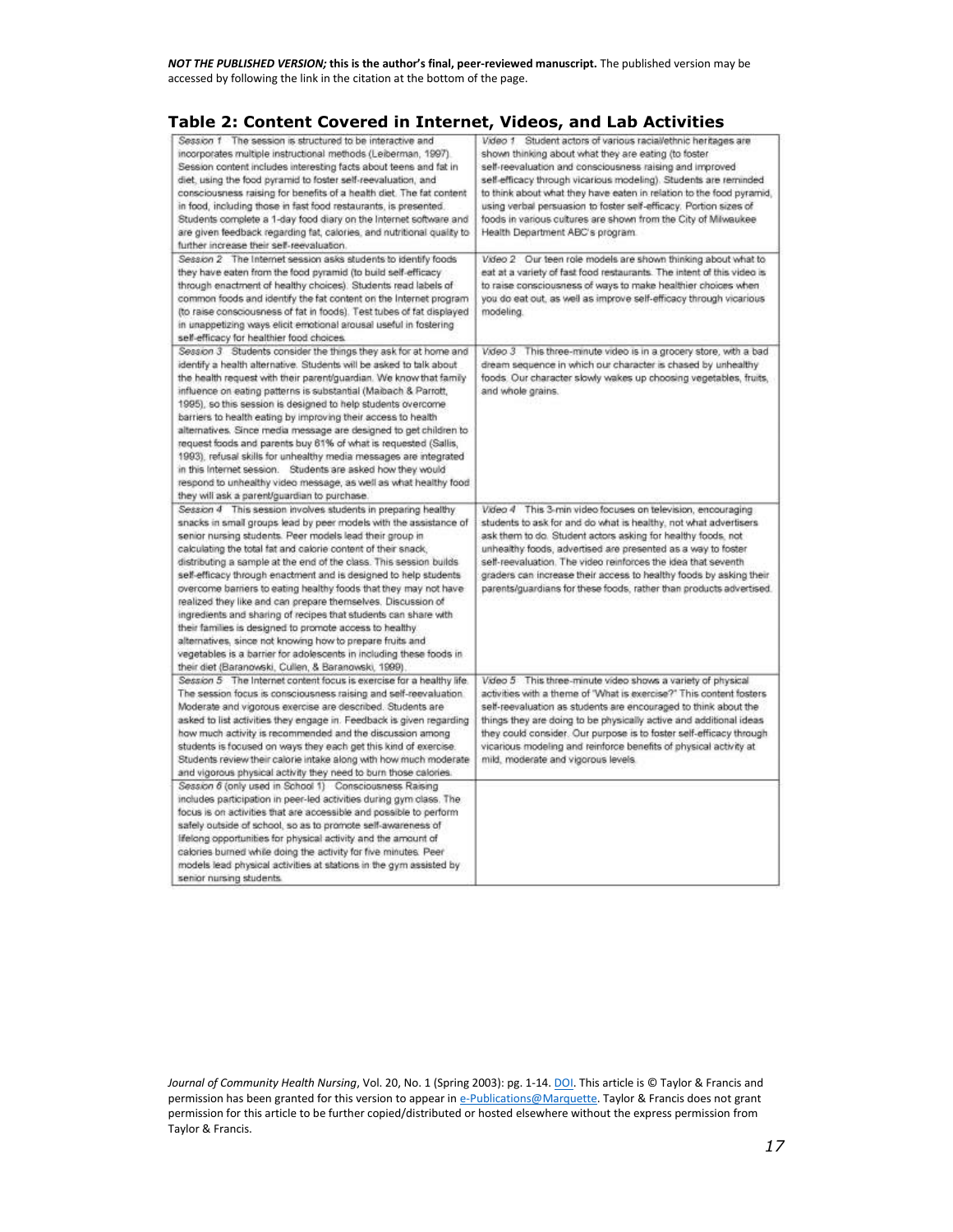



Differences in percentage fat in food by race for females. Pre-test levels were subtracted from post-test totals of percentage fat in food, so a lower number is the desired difference; 0 represents no change in percentage fat.



Differences in moderate/vigorous activity, by group, income, and race. Pre-test levels were subtracted from post-test totals of moderate vigorous activity, so a higher number is the desired difference; 0 represents no change in activity.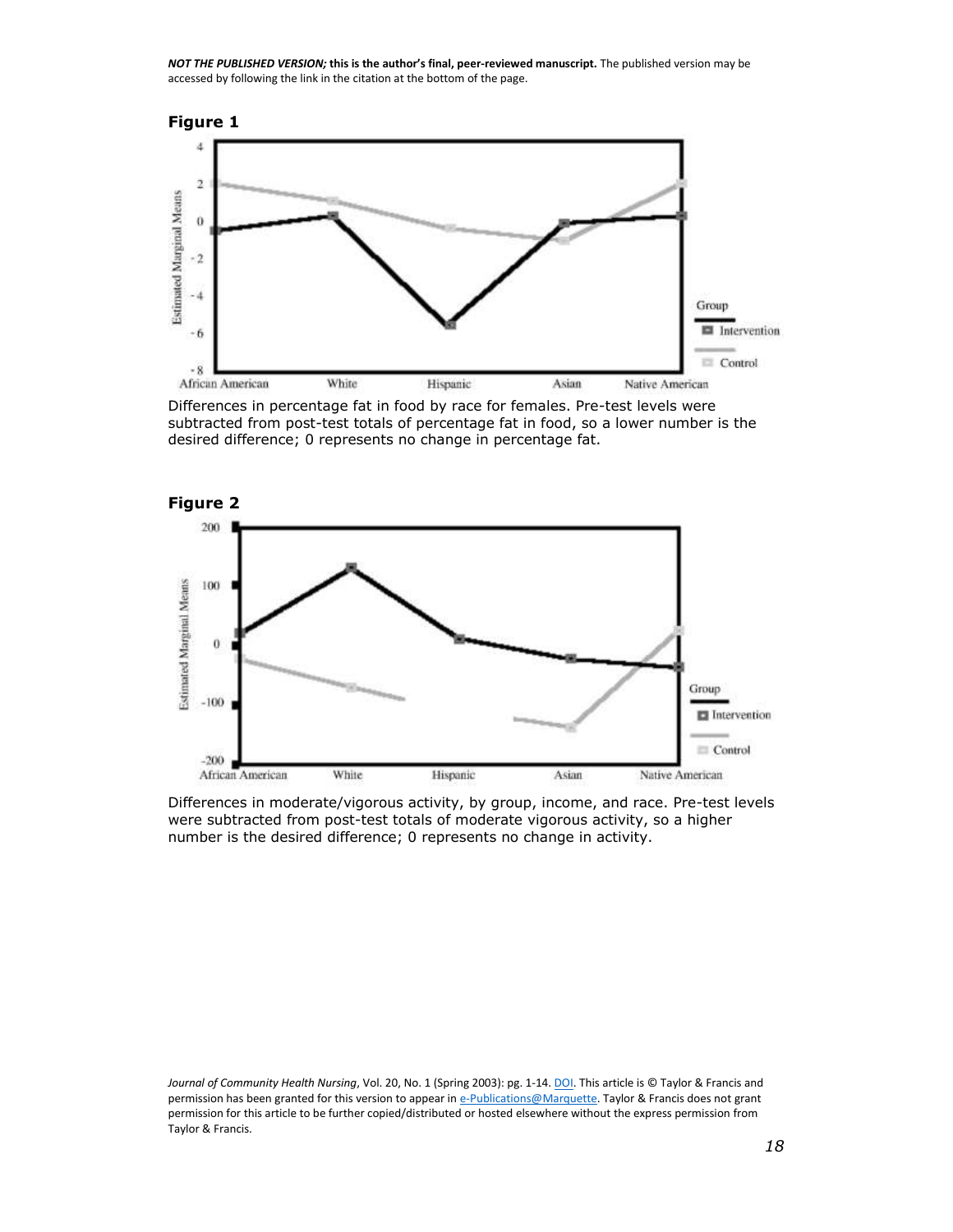



Relationships of decrease in percentage fat in diet to number of sessions in that students participated. Pre-test levels were subtracted from post-test totals of percentage fat in diet, so a lower number is the desired difference; 0 represents no change in percentage fat.